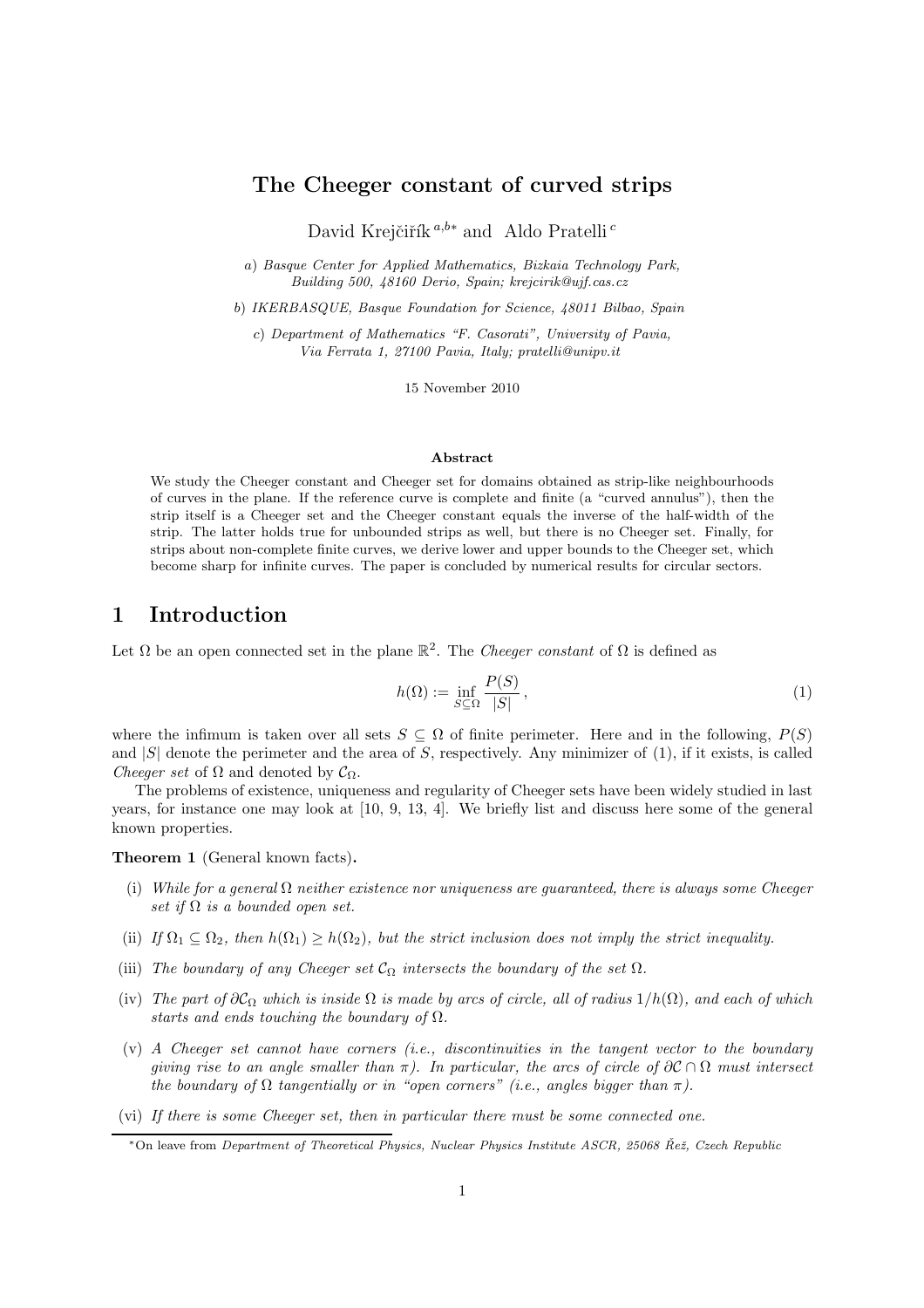Concerning property (i), examples of non-existence or non-uniqueness can be found for instance in [11], while the existence is immediate by the compactness results for BV functions (see for instance [6, 2]). Property (ii) is immediate by the definition (1), and examples for the non strict inequality can be found again in [11]. Property (iii) comes from a standard variational argument (see for instance [10, Remark 9]). Property (iv) comes immediately by a rescaling of  $C$  with a factor bigger than 1, since this lowers the ratio in (1). Property (v) comes directly by noticing that "cutting a corner" of a small length  $\varepsilon$  decreases  $|\mathcal{C}_{\Omega}|$  of at most  $C\varepsilon^2$  and the perimeter of at least  $c\varepsilon$ . Here, and in the sequel, by "corner" we mean a point of the boundary where the tangent vector is discontinuous and makes an angle smaller than  $\pi$ (with respect to the internal part of  $\Omega$ , of course). In the case of angles bigger than  $\pi$ , we talk about "open corners", and they cannot be excluded from  $\partial C$ , since for instance, as pointed out in [11], there are open corners (or "reentrant corners" in their terminology) in an L-shaped set. Finally, property (vi) is immediate because if a Cheeger set has different connected components, each of them must be also a Cheeger set thanks to the characterization (1).

Apart from the above-mentioned general properties, it is usually a difficult task to find the Cheeger constant or the Cheeger set of a given domain  $\Omega$ . The situation is simplified when  $\Omega$  is a bounded convex set, which is a well-studied particular situation. In fact, in this case it is known that there is a unique open Cheeger set, which is again convex (see [1, 11, 4]). Moreover, it is also possible to give the following characterization.

**Theorem 2** ([11]). Let  $\Omega$  be a bounded convex subset of  $\mathbb{R}^2$ . For  $r \geq 0$ , define

$$
\Omega^r := \{ x \in \Omega \mid \text{dist}(x, \partial \Omega) > r \}.
$$

*There exists a unique value*  $r = r^* > 0$  *such that* 

$$
|\Omega^r| = \pi r^2. \tag{2}
$$

*Then*  $h(\Omega) = 1/r^*$  *and the Cheeger set of*  $\Omega$  *is the Minkowski sum*  $C_{\Omega} = \Omega^{r^*} + B_{r^*}$ *, with*  $B_{r^*}$  *denoting the disc of radius*  $r^*$ .

This theorem can be used to find explicitly  $h(\Omega)$  and  $C_{\Omega}$  in some cases, for example for discs, rectangles and triangles – in particular, the Cheeger sets of rectangles and triangles are obtained by suitably "cutting the corners". Furthermore, it provides a constructive algorithm for the determination of the Cheeger constant and Cheeger set for general convex domains, in particular for convex polygons.

Unfortunately, there is no such a constructive method for non-convex domains. Only one particular case seems to be explicitly known in the literature, namely the annulus, for which it is known that  $\mathcal{C}_{\Omega} = \Omega$ . In general, while a trivial strategy to find upper estimates for  $h(\Omega)$  is to choose a suitable "test" domain"  $S$  in (1), it is less clear how to obtain lower estimates. One possibility is given by the following result concerning "test vector fields".

**Theorem 3** ([8]). Let  $V : \Omega \to \mathbb{R}^2$  be a smooth vector field on  $\Omega$ ,  $h \in \mathbb{R}$ , and assume that the pointwise *inequalities*  $|V| \leq 1$  *and* div  $V \geq h$  *hold in*  $\Omega$ *. Then*  $h(\Omega) \geq h$ *.* 

An example of applicability of this criterion is the above-mentioned result for the annulus, which can be obtained by employing the vector field of [3, Sec. 11, Ex. 4] (see also Remark 9 below, where the corresponding vector field can be found explicitly). However, for a general set  $\Omega$  it is not easy at all to find a vector field producing non-trivial lower bounds by this criterion.

The purpose of the present paper is to introduce a class of non-convex planar domains for which the Cheeger constant and the Cheeger set can be determined explicitly, namely, the curved strips. This class of sets has been intensively studied in the last two decades as an effective configuration space for curved quantum waveguides (see the survey papers [5, 12] and the references therein).

More precisely, we call "curved strip" a tubular neighbourhood of a curve without boundary in the plane. There are then few possibilities: a "curved annulus", a "finite curved strip", an "infinite curved strip" or a "semi-infinite curved strip" – see Figure 1 (we leave the formal definitions to Section 1.1). Our main results, Theorems 10 and 11, describe the situation in all these cases. In particular, for a curved annulus the situation is analogous to the standard annulus, that is, the strip itself is the unique Cheeger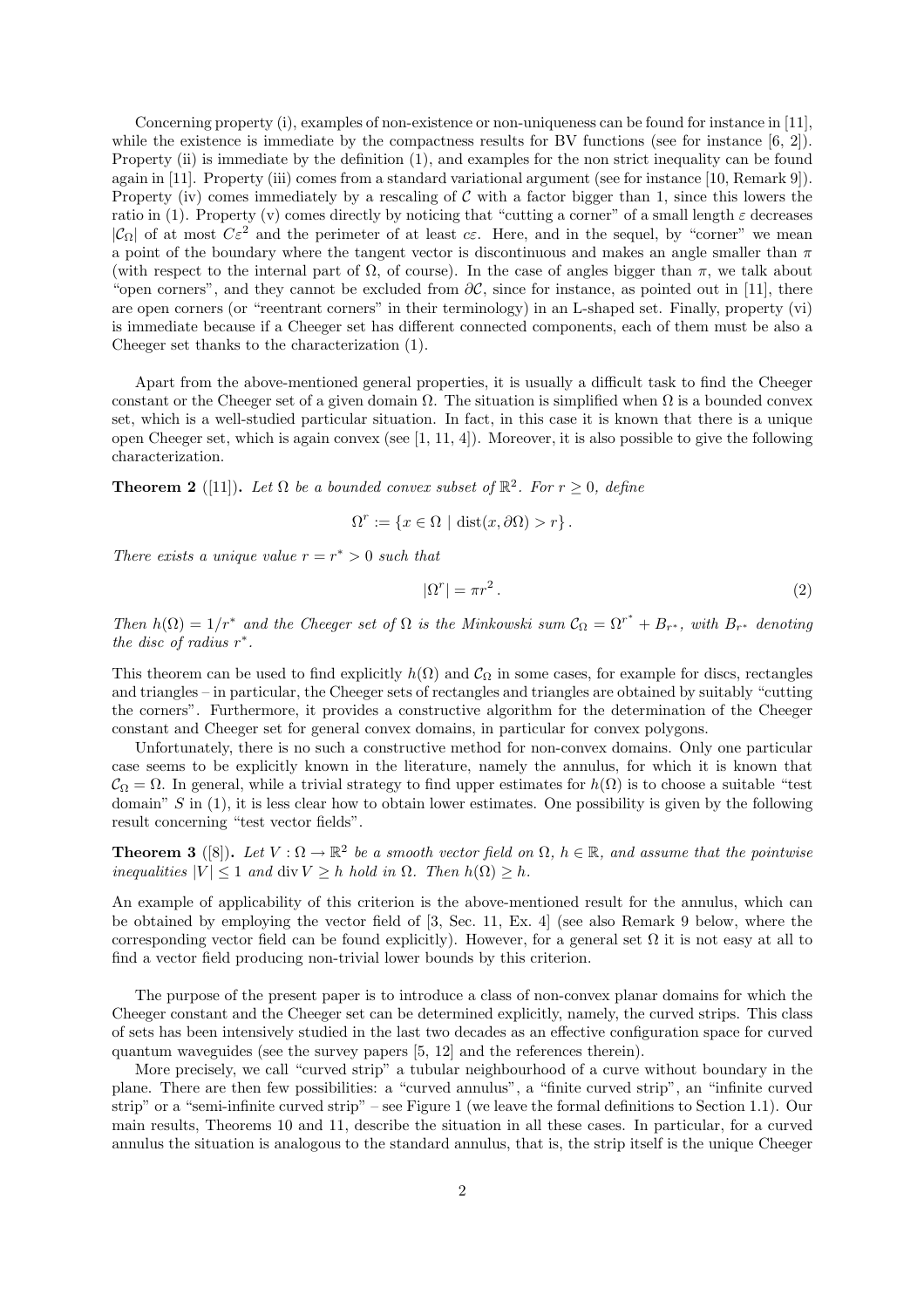

Figure 1: The four possible types of strips.

set and the Cheeger constant only depends on the width of the strip, irrespectively of the curvature of the curve – more precisely, the Cheeger constant is the inverse of the half-width (Theorem 10, part (i)). For an infinite or a semi-infinite curved strip, again the Cheeger constant equals the inverse of the half-width of the strip, but there is no Cheeger set (Theorem 10, part (ii)). Finally, for a finite curved strip, the situation is analogous to the standard rectangle, that is, there exists a Cheeger set, which is not the whole strip because of the corners, and the Cheeger constant is strictly bigger than the inverse of the half-width. Moreover, in this last case we can also give a (sharp) upper and a lower bound, which only depend on the width and on the length of the strip (Theorem 11).

We conclude this introductory section with a couple of comments. First of all, it is to be mentioned that, in the study of the Cheeger problem, an important role is played by those sets  $\Omega$  which are Cheeger sets of themselves. This is what happens in many situations, such as the discs and the annuli and, as we show in the present paper, the "curved annuli". Those sets are called *calibrable* and are intensively studied in the image processing literature, see for instance [3].

A second remark has to be done on the connection between the Cheeger constant and the eigenvalue problems. In fact, the *Cheeger inequality* tells that

$$
\lambda_p(\Omega) \ge \left(\frac{h(\Omega)}{p}\right)^p \tag{3}
$$

for any  $p \in (1,\infty)$ , where  $\lambda_p(\Omega)$  is the first eigenvalue of the *p*-Laplacian. Moreover, as shown in [10],  $h(\Omega) = \lim_{\nu \to 1} \lambda_{\nu}(\Omega)$ . At this regards, it is interesting to notice one property of the curved strips. In fact, it is well known that the first eigenvalue of the Dirichlet Laplacian (or, more in general, the infimum of the Rayleigh quotient, in the case of unbounded strips for which there might be no eigenvalues) for a curved strip strongly depends on its curvature (see for instance [5, 7, 12]). On the other hand, the Cheeger constant is much less sensitive, since we will show, for instance, that for infinite and semi-infinite curve strips, as well as for curved annuli, the Cheeger constant does not depend at all on the curvature of the strip, but only on its width.

#### 1.1 The geometrical setting

In this section we set the notations for the geometrical situation that we will consider throughout the paper. Let  $\Gamma$  be a  $\mathbb{C}^2$ , connected curve in  $\mathbb{R}^2$  (i.e., the homeomorphic image of  $(0,1)$  or of  $\mathbb{S}^1$  under a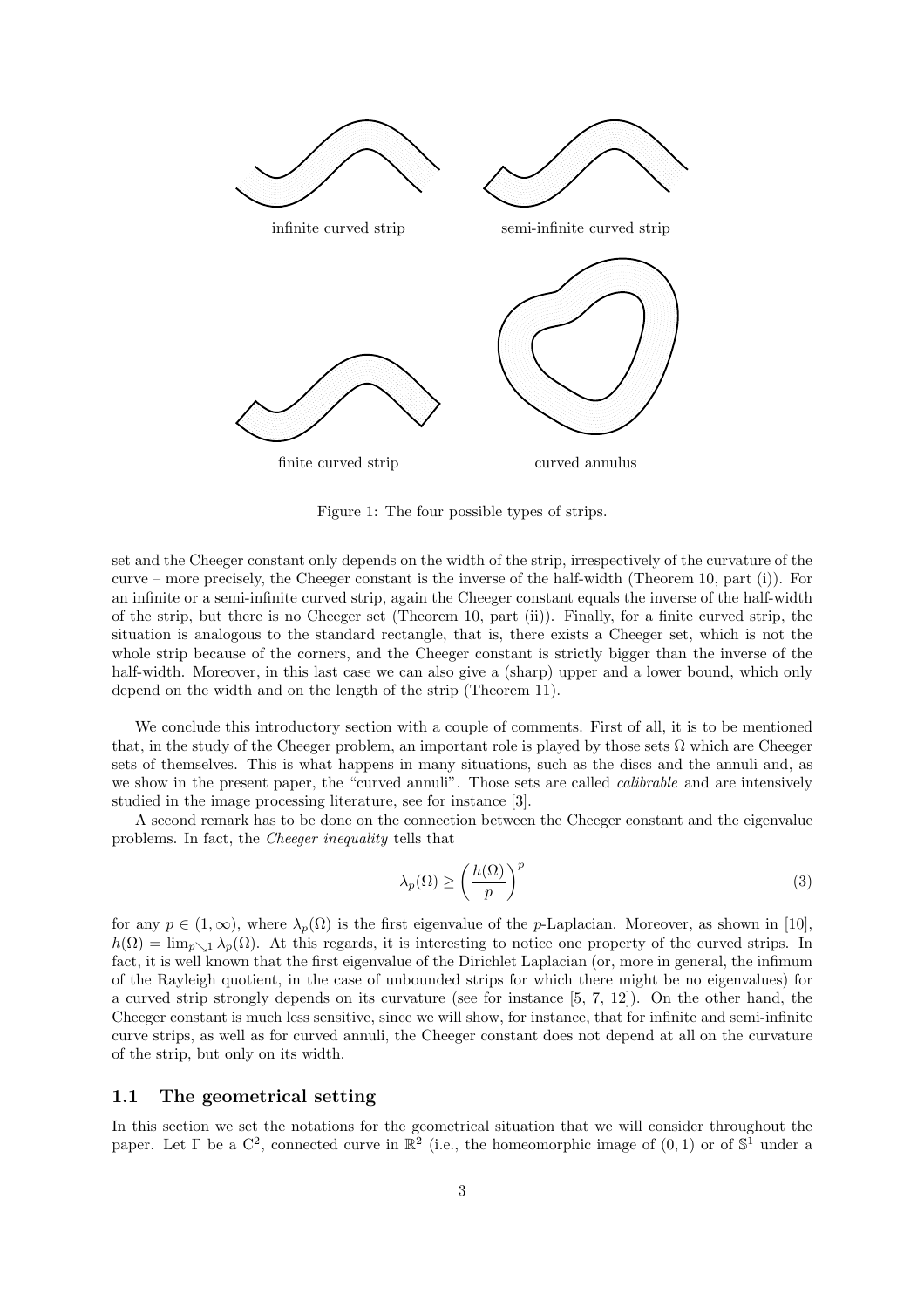C<sup>2</sup> function), and let us denote by  $|\Gamma| = \int_{\Gamma} dq$  its length, dq being the arclength element of Γ. Let also  $N:\Gamma\to\mathbb{R}^2$  be a  $C^1$  vector field giving the normal vector in the points of  $\Gamma$ , and let  $\kappa:\Gamma\to\mathbb{R}$  be the associated curvature (notice that the sign of  $\kappa$  depends on the choice of the orientation of N). We recall that to define  $\kappa$  it is enough to take a unit-speed parametrization  $\gamma$  of Γ, and hence it is

$$
\kappa(q) = \ddot{\gamma}(\gamma^{-1}(q)) \cdot N(q) \,, \tag{4}
$$

where the dot denotes the standard scalar product in  $\mathbb{R}^2$ . Now, we introduce a mapping  $\mathcal L$  from  $\Gamma \times \mathbb{R}$ to  $\mathbb{R}^2$  by

$$
\mathcal{L}(q,t) := q + t N(q) \,,
$$

and for any positive a we introduce the set

$$
\Omega_{\Gamma,a} := \mathcal{L}(\Gamma \times (-a,a)).
$$

We are interested in the sets  $\Omega_{\Gamma,a}$  which are non-self-intersecting tubular neighbourhoods of Γ. More precisely, we will always make the assumption that

$$
\mathcal{L} \text{ is injective in } \Gamma \times [-a, a], \tag{5}
$$

hence the set is as in Figure 2. Using the expression for the bilinear form

$$
d\mathcal{L}^2 = \left(1 - \kappa(q)t\right)^2 dq^2 + dt^2\tag{6}
$$

that follows from (4), by the Inverse Function Theorem we can easily notice that the assumption (5) forces a to be small compared to the curvature. More precisely, (5) implies that  $|\kappa(q)| a \leq 1$  for any  $q \in \Gamma$ , that the boundary of  $\Omega_{\Gamma,a}$  is  $C^{1,1}$ , and that  $\mathcal L$  is in fact a  $C^1$  diffeomorphism between  $\Gamma \times (-a,a)$ and  $\Omega_{\Gamma,a}$ .



Figure 2: The geometry of a curved strip  $\Omega_{\Gamma,a}$  and the corresponding curve Γ; the parallel lines correspond to the curves  $s \mapsto \mathcal{L}(s, t)$  with fixed  $t \in (-a, a)$ .

Summing up, under the hypothesis (5)  $\Omega_{\Gamma,a}$  has the geometrical meaning of an open non-selfintersecting strip, contained between the parallel curves  $q \mapsto q \pm a N(q)$ , with  $q \in \Gamma$ , and it can be identified with the Riemannian manifold  $\Gamma \times (-a, a)$  equipped with the metric (6).

In this paper, we will call *curved strip* any set  $\Omega_{\Gamma,a}$  satisfying the assumption (5). Notice that when  $Γ$  is contained in a line then  $Ω$  reduces to a rectangle, but the most interesting situation is when Γ has a more complicated geometry, since then the associated set is not convex, hence not covered by the preceding known results for the Cheeger problem. It is easy to characterize the four possible situations occurring for a curved strip, to each of which we will associate a name to fix the ideas. The four kinds of strips are shown in Figure 1. First of all, if the curve  $\Gamma$  is not finite, it may be either infinite or semi-infinite (that is, not finite but complete, or not finite and not complete, respectively). We will call *infinite curved strip* and *semi-infinite curved strip* the corresponding sets  $\Omega_{\Gamma,a}$ . On the other hand, if the curve is finite, then it can be either compact or not compact (then homeomorphic to a circle or to an open segment, respectively). In the first case, we will speak about a *curved annulus*, the annulus corresponding to the case when Γ is exactly a circle, and in the other case about a *finite curved strip*.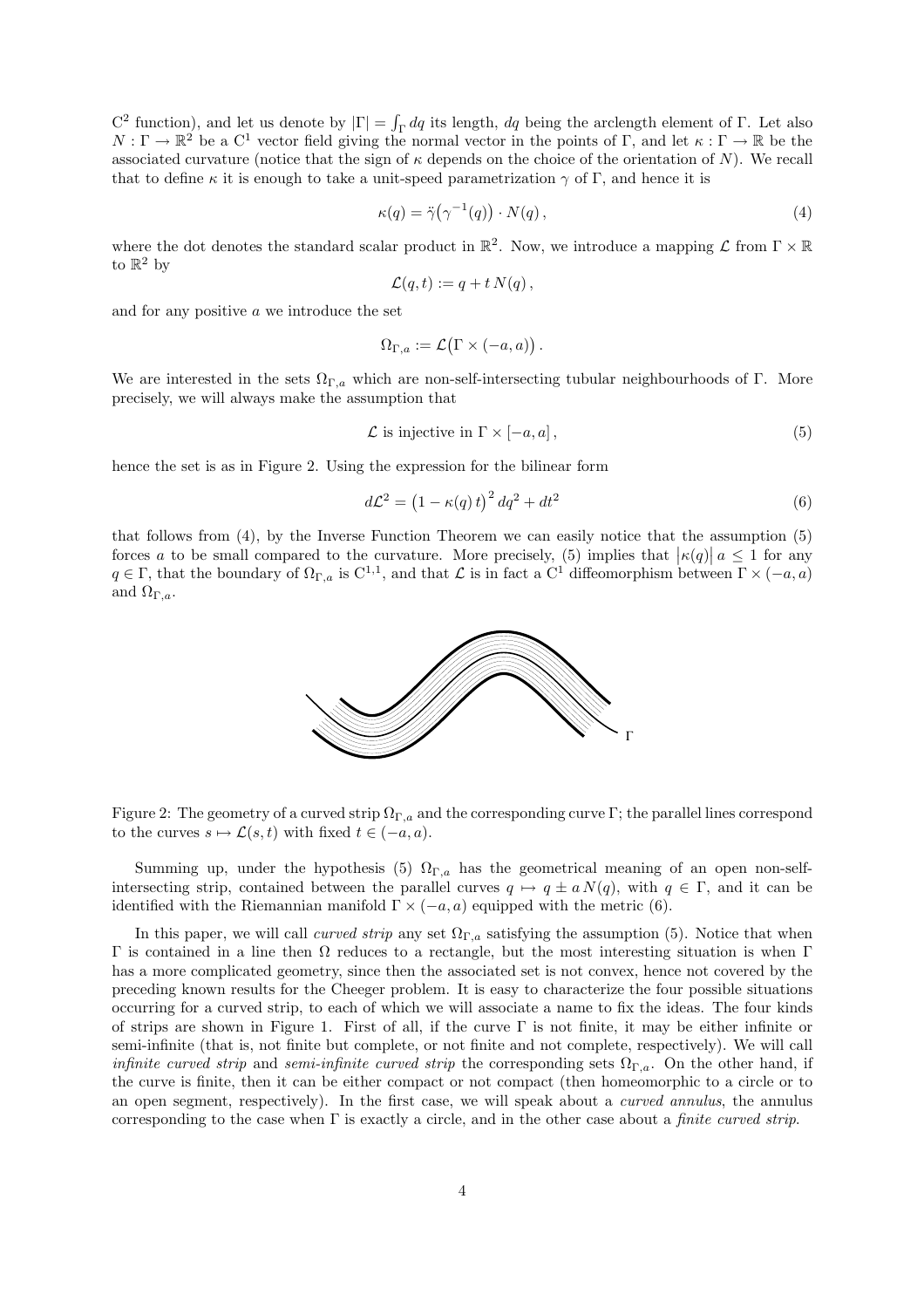## 2 The main geometrical results

In this Section we will give some general technical properties, which will be used later to show our main results. First of all, we can easily obtain an upper bound for the curved strips. In the next result, for a curve  $\Gamma$  which is not finite we consider a unit-speed parametrization  $\gamma : (0, +\infty) \to \mathbb{R}^2$  (respectively,  $\gamma:(-\infty,+\infty)\to\mathbb{R}^2$ ) if the strip is semi-infinite (respectively, infinite). Moreover, we will denote by  $\Gamma_L$ the subset of Γ given by  $\gamma(0, L)$  or  $\gamma(-L, L)$  for the semi-infinite or infinite case, respectively.

Lemma 4 (Upper bound). *Let* Γ *be infinite or compact (* i.e.*,* ΩΓ,a *is a semi-infinite or infinite curved strip, or a curved annulus). Then*

$$
h(\Omega_{\Gamma,a}) \leq \frac{1}{a}.
$$

*In particular, if*  $\Omega_{\Gamma,a}$  *is a curved annulus, then* 

$$
\frac{P(\Omega_{\Gamma,a})}{|\Omega_{\Gamma,a}|}=\frac{1}{a}\,,
$$

*while if*  $\Omega_{\Gamma,a}$  *is a semi-infinite or infinite curved strip, then* 

$$
\frac{P\big(\Omega_{\Gamma_L,a}\big)}{\big|\Omega_{\Gamma_L,a}\big|} \xrightarrow[L \to \infty]{} \frac{1}{a}.
$$

*Proof.* If  $\Omega_{\Gamma,a}$  is a curved annulus, then we take the whole  $S = \Omega_{\Gamma,a}$  as test domain in (1). Recalling (6), we have then

$$
\frac{P(S)}{|S|} = \frac{\int_{\Gamma} (1 + \kappa(q) a) dq + \int_{\Gamma} (1 - \kappa(q) a) dq}{\int_{\Gamma} \int_{-a}^{a} (1 - \kappa(q) t) dt dq} = \frac{2|\Gamma|}{2a|\Gamma|} = \frac{1}{a}.
$$

Notice that, by the symmetry of the set  $S$ , the curvature term cancels both in the numerator and in the denominator.

On the other hand, if  $\Gamma$  is not finite, then the whole strip is not admissible because it has both infinite area and perimeter. However, for any  $L > 0$ , we can consider the finite curved strip  $S = \Omega_{\Gamma_L, a}$ , which is of course contained in  $\Omega_{\Gamma,a}$ . Therefore, one can easily evaluate

$$
\frac{P(S)}{|S|} = \frac{4a + \int_{\Gamma_L} (1 + \kappa(q) a) dq + \int_{\Gamma_L} (1 - \kappa(q) a) dq}{\int_{\Gamma_L} \int_{-a}^{a} (1 - \kappa(q) t) dt dq} = \frac{4a + 2|\Gamma_L|}{2a|\Gamma_L|} \xrightarrow[L \to \infty]{} \frac{1}{a}.
$$
 (7)

In the formula for the perimeter, notice the term 4a corresponding to the two "vertical" parts of  $\partial S$  at the start and at the end. Thanks to the definition (1), the two above estimates give the thesis.  $\Box$ 

The lower bound is much more complicated to obtain. To find it, we will introduce an operation which, in a sense, fills in the "holes" and the "bays" in the test domains  $S$ . More precisely, let us take an open set  $S \subseteq \Omega_{\Gamma,a}$ , and define first

$$
\Gamma_S:=\left\{q\in\Gamma:\,\mathcal{L}\Big(\{q\}\times(-a,a)\Big)\cap S\neq\emptyset\right\}.
$$

Notice that if S is connected, then of course so is Γ<sub>S</sub>. Now, we define  $f_{\pm} : \Gamma_S \to [-a, a]$  as

$$
f_{-}(q) := \inf \left\{ t \in (-a, a) : (q, t) \in S \right\}, \qquad f_{+}(q) := \sup \left\{ t \in (-a, a) : (q, t) \in S \right\}.
$$

Therefore, S is contained between the two graphs of  $f_+$  and  $f_-$ . Finally, we can give the following definition.

**Definition 5.** Let S be an open subset of  $\Omega_{\Gamma,a}$  with finite perimeter, and let  $\Gamma_S$  and  $f_{\pm}$  be defined as *above. We define then*

$$
S^* := \left\{ \mathcal{L}(q,t) \in \Omega_{\Gamma,a} : q \in \Gamma_S, f_-(q) < t < f_+(q) \right\}.
$$

We can now show the main property of the set  $S^*$ , which will be fundamental for our purposes.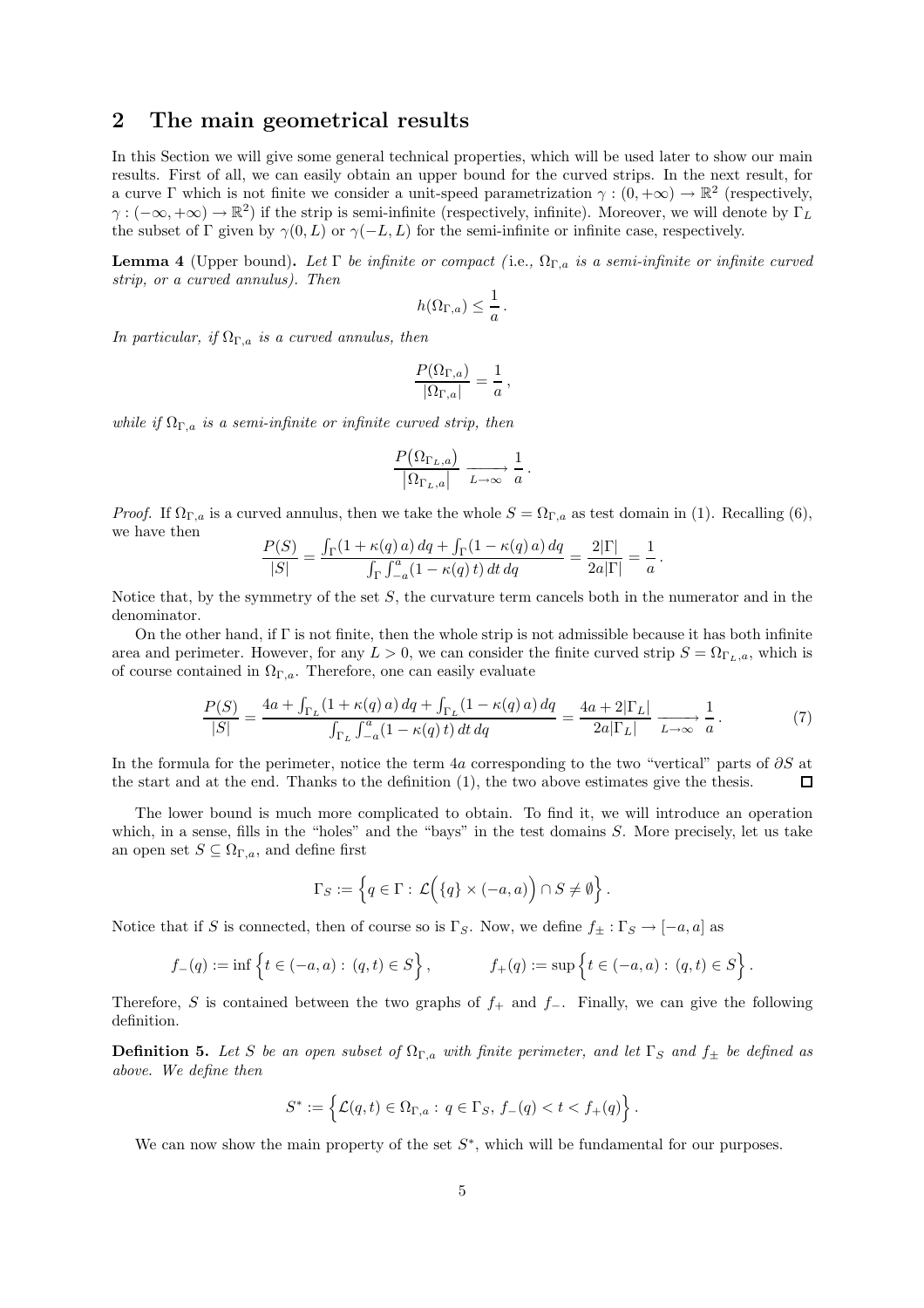**Lemma 6** (Area and perimeter of  $S^*$ ). Let S be an open, bounded and connected subset of  $\Omega$  of finite *perimeter. Then*

$$
|S^*| \ge |S|,
$$
\n
$$
P(S^*) \le P(S).
$$

*Moreover,*  $f_{\pm} \in BV(\Gamma_S)$ *, and the following formula* 

$$
P(S^*) = \int_{\Gamma_S} \sqrt{\left(1 - \kappa(q) f_+(q)\right)^2 + f'_+(q)^2} \, dq + \int_{\Gamma_S} \sqrt{\left(1 - \kappa(q) f_-(q)\right)^2 + f'_-(q)^2} \, dq
$$
  
+ 
$$
\left|D_s f_+\right|(\Gamma_S) + \left|D_s f_-\right|(\Gamma_S) + \left(f_+(q_0) - f_-(q_0)\right) + \left(f_+(q_1) - f_-(q_1)\right)
$$
(8)

*holds, being*  $f'_{\pm}$  *dq the absolute continuous part of*  $Df_{\pm}$  *and*  $D_sf_{\pm}$  *its singular part.* 

*Proof.* First of all, the fact that  $|S^*| \geq |S|$  is obvious, since by definition  $S^* \supseteq S$ . Concerning the inequality for the perimeter, we start noticing that, by standard arguments, it is admissible to assume that S is smooth. In fact, by the Compactness Theorem for BV functions (see for instance  $[2]$ ), we can take a sequence  $S_j$  of smooth sets converging in the  $L^1$  sense to S in such a way that  $P(S_j) \to P(S)$ . By definition, the corresponding sets  $S_j^*$  converge to  $S^*$ , and by the lower semicontinuity of the perimeter this yields  $P(S^*) \leq \liminf P(S_j^*)$ . As an immediate consequence, once we establish the validity of this lemma for smooth sets, it will directly follow also in full generality.

The inequality  $P(S^*) \leq P(S)$  for smooth sets is very easy to guess, but a bit boring to prove. For simplicity, we will divide the proof in some steps.

*Step I. Non-intersecting curves cannot pass "from above to below".*

In this first step, we underline the following very easy topological fact. Here, by  $\pi_1 : \mathbb{R}^2 \to \mathbb{R}$  we denote the first projection.

Let 
$$
q_0 \in \mathbb{R}
$$
, let  $\gamma_{1,2} \subseteq \mathbb{R}^2$  be two non-intersecting continuous curves in the plane such  
that  $\min \pi_1 \gamma_1 = \min \pi_1 \gamma_2 = q_0$ . If  $t_1 := \max\{t : (q_0, t) \in \gamma_1\} > \max\{t : (q_0, t) \in \gamma_2\} =: t_2$ ,  
then for all  $q \in \pi_1 \gamma_1 \cap \pi_1 \gamma_2$  one has  $\max\{t : (q, t) \in \gamma_1\} > \max\{t : (q, t) \in \gamma_2\}$ . (9)

The meaning of this claim is very simple: if one has two continuous and non-intersecting curves in the plane, and the least abscissa of points in the two curves coincide (otherwise, it is obvious that the claim is false), then the curve which starts above always remains above.

To show the validity of the claim, suppose it is not true, and let  $\bar{q} \in \pi_1 \gamma_1 \cap \pi_1 \gamma_2$  be a point for which

 $\bar{t}_1 := \max\{t : (\bar{q}, t) \in \gamma_1\} < \max\{t : (\bar{q}, t) \in \gamma_2\} =: \bar{t}_2$ 

(notice that the equality can not hold true, since the curves do not intersect). Figure 3(a) shows the situation.



Figure 3: Figures clarifying some steps of the proof of Lemma 6.

The curve  $\gamma_1$ , then, is contained by definition in

$$
A := \left\{ (q, t) \in \mathbb{R}^2 \setminus \gamma_2 : q \ge q_0, \right\} \setminus \left\{ (\bar{q}, t) \in \mathbb{R}^2 : t > \bar{t}_1 \right\}.
$$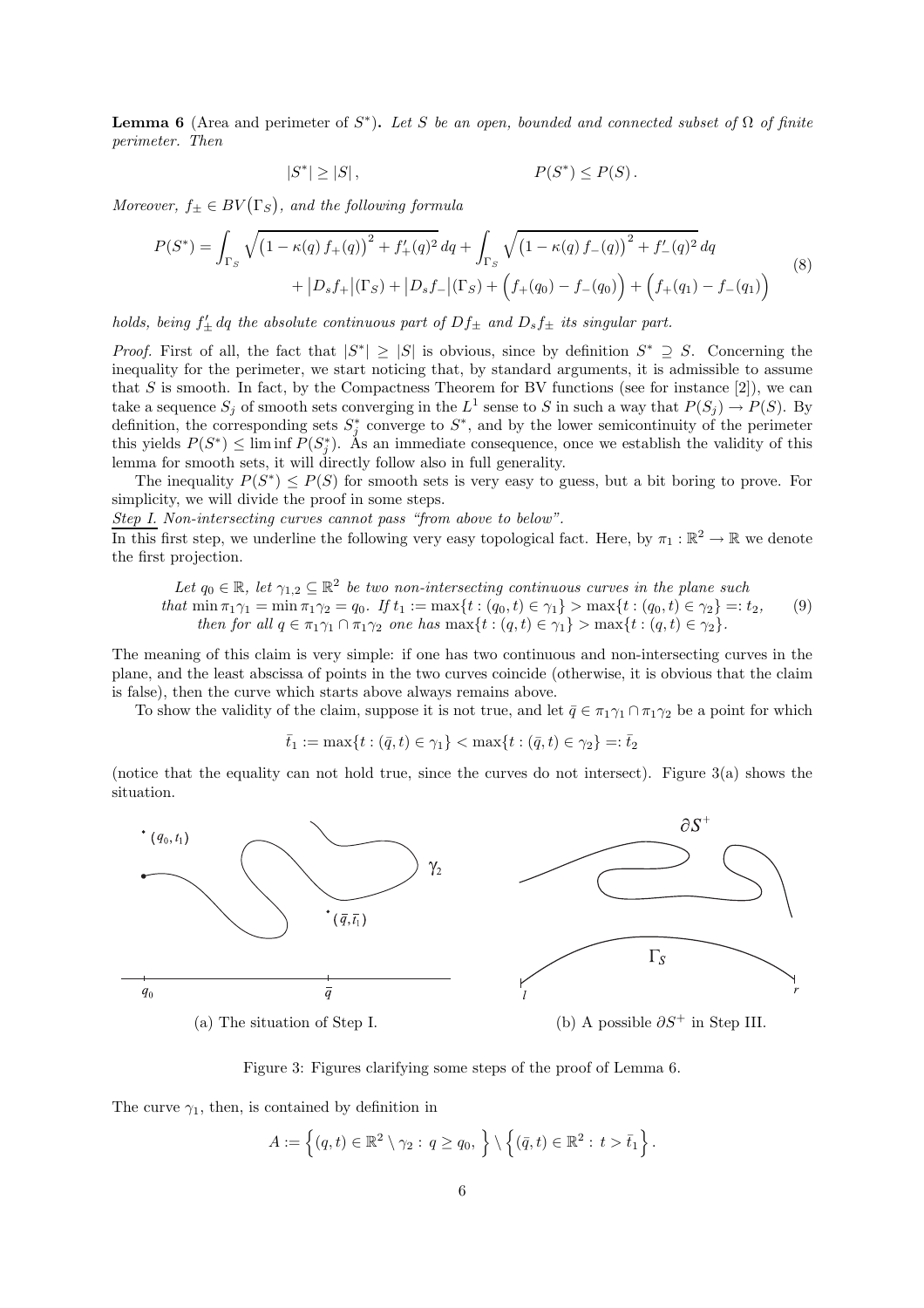This is a contradiction with the continuity of the curve  $\gamma_1$ , since the points  $(q_0, t_1)$  and  $(\bar{q}, \bar{t}_1)$  are in  $\gamma_1$ but belong to two distinct connected components of A. Therefore, the claim (9) is proved. *Step II. First consequences and some definitions.*

We can immediately observe some easy consequences of Step I. First of all, since S is connected and bounded, then so is  $\Gamma_S$ , and we can define the left and right extrema  $l, r \in \mathbb{R}$ , in the sense that  $\Gamma_S = \mathcal{L}((l,r) \times \{0\})$ . Moreover,  $\partial S$  is the union of four disjoint connected curves, namely the part of ∂S connecting  $\mathcal{L}(l, f_+(l))$  and  $\mathcal{L}(r, f_+(r))$ , the part connecting  $\mathcal{L}(r, f_+(r))$  and  $\mathcal{L}(r, f_-(r))$ , the part connecting  $\mathcal{L}(r, f_-(r))$  and  $\mathcal{L}(l, (f_-(l))$ , and the last one connecting  $\mathcal{L}(l, f_-(l))$  and  $\mathcal{L}(l, f_+(l))$ . We will denote these four parts as  $\partial S^+$ ,  $\partial S^r$ ,  $\partial S^-$  and  $\partial S^l$ , respectively. We also underline that, since  $\partial S$  is closed, then for any  $q \in \Gamma_S$  one has

$$
\mathcal{L}(q, f_+(q)) \in \partial S^+, \qquad \mathcal{L}(q, f_-(q)) \in \partial S^-.
$$

More precisely, again the closedness of  $\partial S$  tells us that, for any  $\bar{q} \in (l, r)$  and any  $t \in [-a, a]$ , one has that  $\mathcal{L}(\bar{q}, t) \in \partial S^+$  if and only if

$$
\liminf_{q \to \bar{q}} f_+(q) \le t \le \limsup_{q \to \bar{q}} f_+(q) .
$$

*Step III. The "upper boundary" is well-ordered.*

In this step we show that the curve  $\partial S^+$  reaches all the points  $\mathcal{L}(q, f_+(q))$  in the "correct order". This means that, if we parametrize  $\partial S^+$  as  $\gamma([0,1])$  with  $\gamma(0) = \mathcal{L}(l, f_+(l))$  and  $\gamma(1) = \mathcal{L}(r, f_+(r))$ , then

$$
If \gamma(\sigma_1) = \mathcal{L}(q_1, f_+(q_1)) \text{ and } \gamma(\sigma_2) = \mathcal{L}(q_2, f_+(q_2)), \text{ one has } \sigma_1 < \sigma_2 \Longleftrightarrow q_1 < q_2. \tag{10}
$$

Notice that this fact is not trivial, since the curve  $\partial S^+$  does not have to be a graph on  $\Gamma_S$ , hence it can, sometimes, move towards left, as in Figure 3(b). However, the figure itself suggests that the points  $(q, f_+(q))$  are in any case reached "from left to right". Let us now show (10). To do so, suppose by contradiction that it is not true. Hence, there exist  $\sigma_1$ ,  $\sigma_2$ ,  $\sigma_1$  and  $\sigma_2$  in such a way that  $\gamma(\sigma_i)$  =  $\mathcal{L}(q_i, f_+(q_i))$  for  $i = 1, 2$  but one has  $\sigma_1 > \sigma_2$  and  $q_1 < q_2$ . We can then give the following definitions, being  $\pi$  the projection from  $\Omega$  to  $\Gamma$ .

$$
\sigma_3 = \min \left\{ \sigma \in (\sigma_1, 1) : \pi(\gamma(\sigma)) = q_2 \right\},\
$$

$$
q^* = \min \left\{ \pi(\gamma(\sigma)) : \sigma \in (\sigma_1, \sigma_3) \right\},\
$$

$$
\sigma_0 = \max \left\{ \sigma \in (0, \sigma_2) : \pi(\gamma(\sigma)) = q^* \right\}.
$$

Notice that by construction one has  $0 < \sigma_0 < \sigma_2 < \sigma_1 < \sigma_3 < 1$ , as well as  $q^* \leq q_1 < q_2$ . Now, consider the two curves  $\gamma_1 = \mathcal{L}^{-1}(\gamma_{\mid [\sigma_0, \sigma_2]})$  and  $\gamma_2 = \mathcal{L}^{-1}(\gamma_{\mid [\sigma_1, \sigma_3]})$ , which are continuous and nonintersecting. Moreover,  $\min \pi_1 \gamma_1 = \min \pi_1 \gamma_2 = q^*$ , hence we can apply Step I to derive that  $\gamma_1$  is either "always above" or "always below"  $\gamma_2$ , in the sense of (9). By checking  $q = q_1$ , one observes that  $\gamma_1$ is below  $\gamma_2$ , since  $\max{\sigma : (q_1, \sigma) \in \gamma_2} = f_+(q_1)$  is surely greater than  $\max{\sigma : (q_1, \sigma) \in \gamma_1}$ , by definition of  $f_+$ . On the other hand, by checking  $q = q_2$ , the very same reason shows that  $\gamma_1$  is above  $\gamma_2$ , being max $\{\sigma : (q_2, \sigma) \in \gamma_1\} = f_+(q_2)$ . The contradiction shows the validity of (10), hence this step is concluded.

*Step IV. The functions*  $f_{\pm}$  *are in BV* ( $\Gamma_S$ ).

Let us fix an arbitrary  $N \in \mathbb{N}$ , and an arbitrary sequence  $l = q_0 < q_1 < \cdots < q_N < q_{N+1} = r$  in  $\Gamma_S$ . We claim that

$$
\sum_{i=0}^{N} |f_{+}(q_{i}) - f_{+}(q_{i+1})| \leq \mathcal{H}^{1}(\partial S^{+}), \qquad (11)
$$

being  $\mathscr{H}^1$  the Hausdorff measure of dimension 1, that is, the length. Notice that this inequality would show that  $f_+ \in BV(\Gamma_S)$ , since S is of finite perimeter.

To show the estimate, let us call  $\gamma_i$  the part of the curve  $\partial S^+$  which connects  $\mathcal{L}(q_i, f_+(q_i))$  with  $\mathcal{L}(q_{i+1}, f_+(q_{i+1}))$ . By the preceding steps, we know that  $\partial S^+$  consists of the disjoint union of the curves  $\gamma_i$ , so that

$$
\mathscr{H}^1(\partial S^+) = \sum_{i=0}^N \mathscr{H}^1(\gamma_i).
$$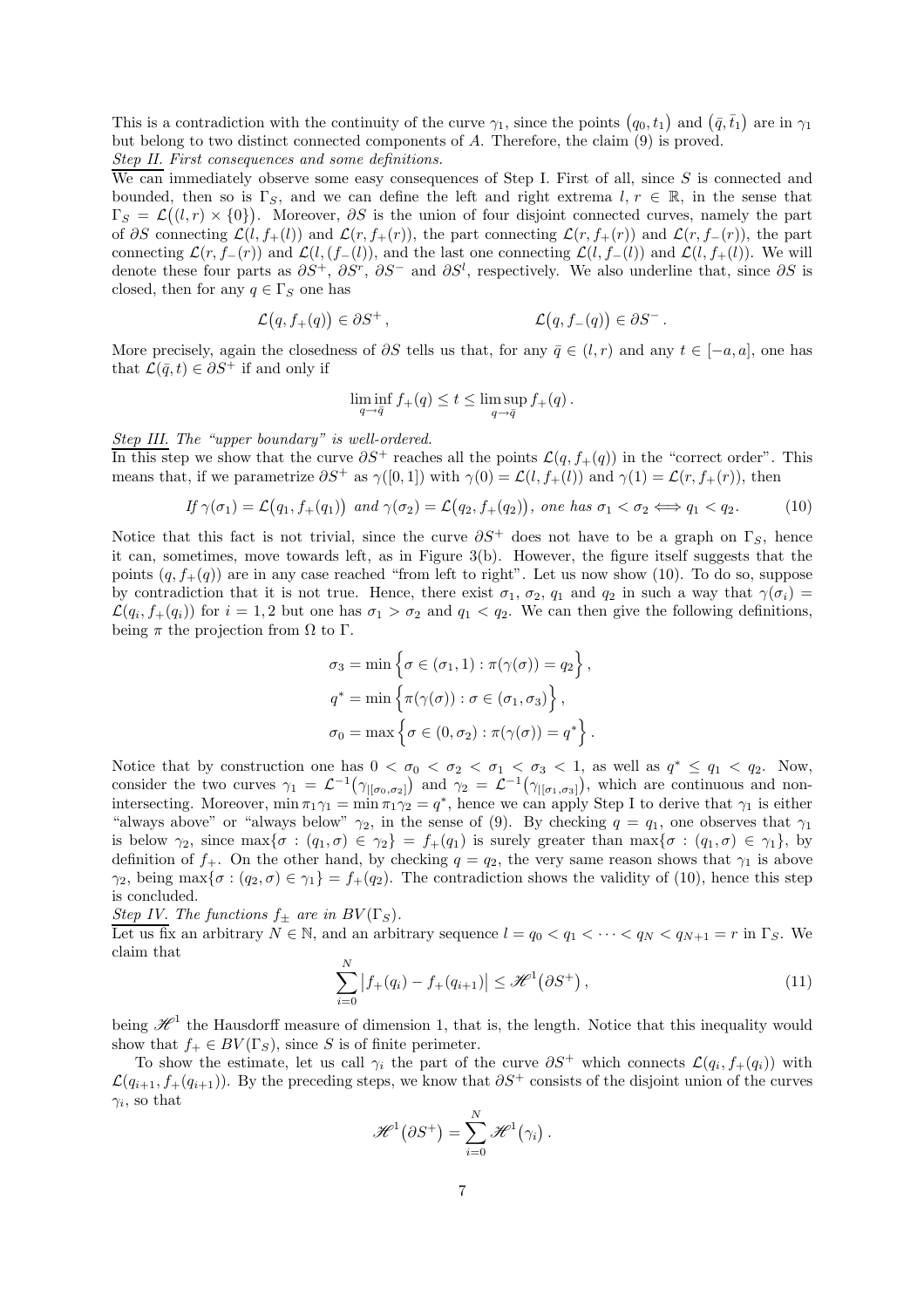Hence, (11) will follow at once as soon as we observe that for any  $i = 0, \ldots, N$  one has

$$
\mathscr{H}^1(\gamma_i) \geq \left| \mathcal{L}(q_i, f_+(q_i)) - \mathcal{L}(q_{i+1}, f_+(q_{i+1})) \right| > \left| f_+(q_i) - f_+(q_{i+1}) \right|.
$$
 (12)

The first inequality is trivial, since it just says that the length of the curve  $\gamma_i$  is greater than the distance of its extreme points. Concerning the strict inequality, instead, let us denote for brevity

$$
P := \mathcal{L}(q_i, f_+(q_i)), \qquad Q := \mathcal{L}(q_{i+1}, f_+(q_{i+1})), \qquad Q' := \mathcal{L}(q_i, f_+(q_{i+1})),
$$
  

$$
S' := \mathcal{L}(q_i, 0), \qquad S := \mathcal{L}(q_{i+1}, 0).
$$

Hence, assuming that  $f_+(q_i) \geq f_+(q_{i+1}) \geq 0$  (it is then trivial to modify the argument to cover the other cases), one has

$$
\overline{PQ'} + \overline{Q'S'} = \overline{PS'} < \overline{PS} < \overline{PQ} + \overline{QS} = \overline{PQ} + \overline{Q'S'},
$$

where the first inequality is due to the fact that, by definition,  $S'$  is the closest point to P inside  $\Gamma$ . The inequality above says that  $\overline{PQ'} < \overline{PQ}$ , which is precisely the missing inequality in (12). As explained above, this implies the validity of (11), hence the fact that  $f_+ \in BV(\Gamma_S)$ .

Of course, the very same argument shows that also  $f_-\in BV(\Gamma_S)$ . Step V. One has  $\mathscr{H}^1(\partial S^+) \geq \mathscr{H}^1(\partial S^{*+})$ .

Let us define  $\{q_i, i \in \mathbb{N}\} \subseteq \Gamma_S$  the jump points of  $f_+$ , which are countably many since  $f_+ \in BV(\Gamma_S)$ . For any i, moreover, let us call

$$
f_+^l(q_i) = \lim_{q \uparrow q_i} f_+(q) , \qquad f_+^r(q_i) = \lim_{q \downarrow q_i} f_+(q) :
$$

being  $f_+ \in BV(\Gamma_S)$ , these two limits exist and correspond to the lim inf and the lim sup of  $f_+$  for  $q \to q_i$ . In particular, one has that

$$
\partial(S^{*+}) = \left\{ \mathcal{L}(q, f_+(q)) : q \in \Gamma_S \right\} \cup \bigcup_{i \in \mathbb{N}} J_i,
$$

where  $J_i$  is the segment joining  $\mathcal{L}(q_i, f_+^l(q_i))$  and  $\mathcal{L}(q_i, f_+^r(q_i))$ . Let us fix now  $\varepsilon > 0$ , so that there exists  $N \in \mathbb{N}$  such that

$$
\sum_{i>N}|J_i|<\varepsilon\,.
$$

For simplicity, we can assume that the points  $q_i$  are ordered so that  $l < q_1 < \cdots < q_n < r$ . We can now pick, for any  $1 \leq i \leq N$ , two points  $q_i^l < q_i < q_i^r$  in  $\Gamma_S$  in such a way that

- the different intervals  $(q_i^l, q_i^r)$  are disjoint;
- $\bullet$  for any *i* one has

$$
\left|f_{+}(q_i^l) - f_{+}^l(q_i)\right| + \left|f_{+}(q_i^r) - f_{+}^r(q_i)\right| \leq \frac{\varepsilon}{N};
$$

• one has

$$
\mathscr{H}^1((\partial S^{*+}) \cap \mathcal{L}((q_i^l, q_i^r) \times (-a, a)) \Big) \leq |J_i| + \frac{\varepsilon}{N} = |f_+^l(q_i) - f_+^r(q_i)| + \frac{\varepsilon}{N}.
$$

Now, we can consider the "bad" intervals  $B_i = (q_i^l, q_i^r)$ , where there are high jumps, and the "good" intervals  $G_i = (q_i^r, q_{i+1}^l)$ , where there are not. Define also  $G_0 = (l, q_1^l)$ , while  $G_N = (q_N^r, r)$ . Therefore, we have decomposed  $\Gamma_S = \cup_{i \leq N} B_i \cup G_i$ . For any good interval  $G_i$ , one has

$$
\partial S^{*+} \cap \mathcal{L}(G_i \times (-a,a)) = \left\{ \mathcal{L}(q, f_+(q)) : q \in G_i \right\} \cup \bigcup_{j \in \mathbb{N}} \widetilde{J}_{i,j},
$$

where  $J_{i,j}$  are the jumps of  $f_+$  contained in the interval  $G_i$ . Of course all the jumps  $J_{i,j}$ , varying  $0 \leq i \leq N$  and  $j \in \mathbb{N}$ , correspond to different jumps  $J_i$  for  $i > N$ . For any bad interval  $B_i$ , moreover, call  $\gamma_i$  the part of the curve  $\partial S^+$  from  $\mathcal{L}(q_i^l, f_+(q_i^l))$  to  $\mathcal{L}(q_i^r, f_+(q_i^r))$ . Thanks to Step III, all the curves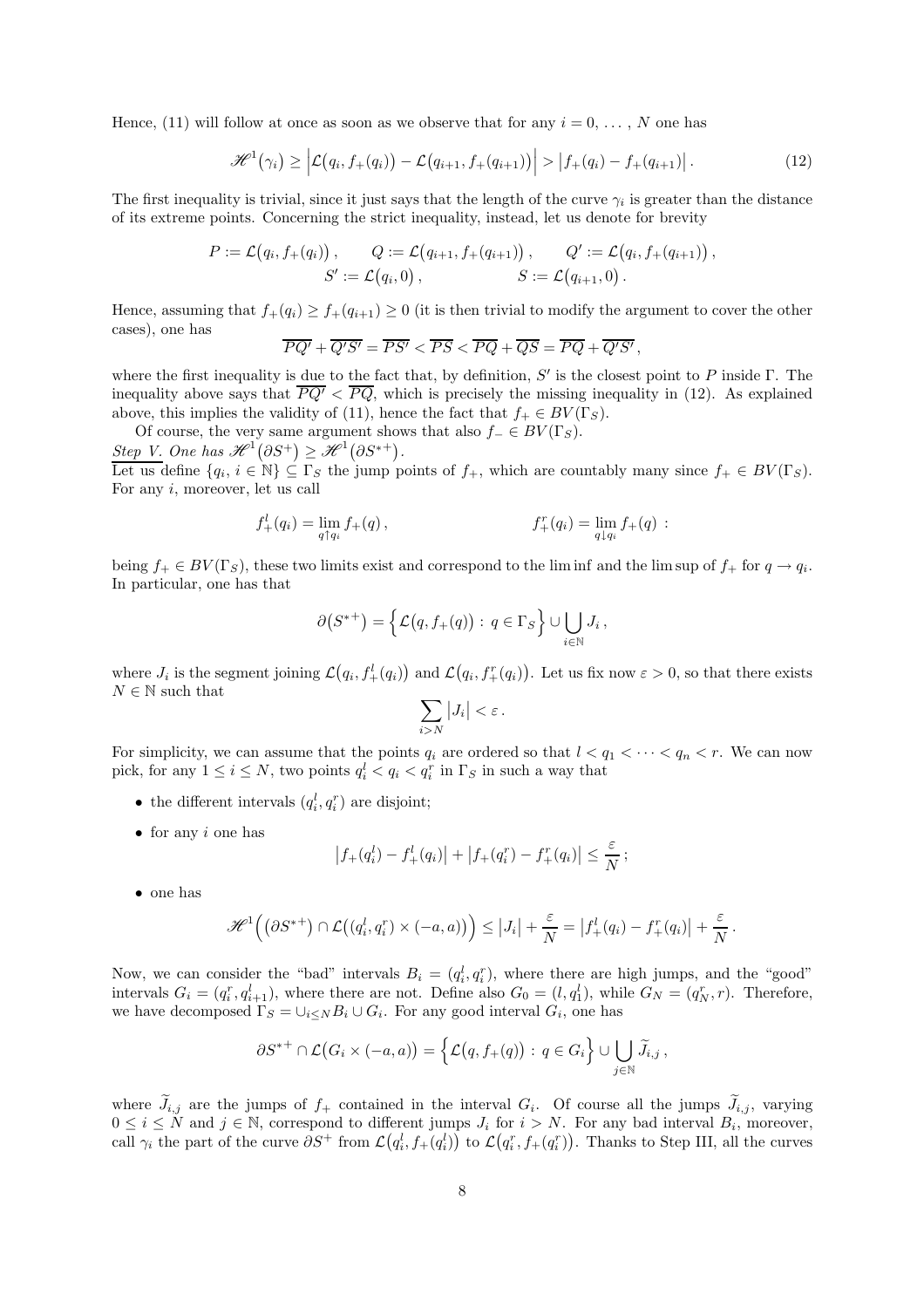$\gamma_i$  are disjoint, and in particular  $\mathcal{L}(q, f_+(q))$  belongs to  $\gamma_i$  if and only if  $q \in B_i$ . Since we know that  $\mathcal{L}(q, f_+(q)) \in \partial S^+$  for all  $q \in \Gamma_S$ , this implies that

$$
\mathscr{H}^1(\partial S^+) \geq \mathscr{H}^1\Big(\big\{\mathcal{L}(q,f_+(q)):\,q\in \bigcup\nolimits_{i=0}^N G_i\big\}\Big) + \sum_{i=1}^N \mathscr{H}^1(\gamma_i).
$$

Notice also that, as shown with (12) in Step IV, one has for each  $1 \leq i \leq N$  that

$$
\mathscr{H}^1(\gamma_i) > |f_+(q_i^l) - f_+(q_i^r)|.
$$

So, we can finally conclude, using all the properties listed above, that

$$
\mathcal{H}^{1}(\partial S^{*+}) = \sum_{i=0}^{N} \mathcal{H}^{1}(\partial S^{*+} \cap \mathcal{L}(G_{i} \times (-a, a))) + \sum_{i=1}^{N} \mathcal{H}^{1}(\partial S^{*+} \cap \mathcal{L}(B_{i} \times (-a, a)))
$$
  
\n
$$
\leq \sum_{i=0}^{N} \left( \mathcal{H}^{1}(\{\mathcal{L}(q, f_{+}(q)) : q \in G_{i}\}) + \sum_{j \in \mathbb{N}} |\widetilde{J}_{i,j}| \right) + \sum_{i=1}^{N} (|f_{+}^{l}(q_{i}) - f_{+}^{r}(q_{i})| + \frac{\varepsilon}{N})
$$
  
\n
$$
\leq \mathcal{H}^{1}(\{\mathcal{L}(q, f_{+}(q)) : q \in \bigcup_{i=0}^{N} G_{i}\}) + \sum_{i>N} |J_{i}| + \sum_{i=1}^{N} (|f_{+}(q_{i}^{l}) - f_{+}(q_{i}^{r})| + 2 \frac{\varepsilon}{N})
$$
  
\n
$$
\leq \mathcal{H}^{1}(\{\mathcal{L}(q, f_{+}(q)) : q \in \bigcup_{i=0}^{N} G_{i}\}) + \varepsilon + \sum_{i=1}^{N} (\mathcal{H}^{1}(\gamma_{i}) + 2 \frac{\varepsilon}{N})
$$
  
\n
$$
\leq \mathcal{H}^{1}(\partial S^{+}) + 3\varepsilon.
$$

Since  $\varepsilon > 0$  was arbitrary, this step is concluded. *Step VI. Conclusion.* By Step II, we know that

$$
\partial S = \partial S^+ \cup \partial S^- \cup \partial S^l \cup \partial S^r,
$$

and the union is disjoint. Similarly, we have

$$
\partial S^* = \partial S^{*+} \cup \partial S^{*-} \cup \partial S^{*l} \cup \partial S^{*r}.
$$

By Step V we know that  $\mathscr{H}^1(\partial S^+) \geq \mathscr{H}^1(\partial S^{*+})$ , and in the very same way of course  $\mathscr{H}^1(\partial S^-) \geq$  $\mathscr{H}^1(\partial S^{*-})$ . Let us then focus for a moment on  $\partial S^l$  and on  $\partial S^{*l}$ . While the first one is a curve between  $\mathcal{L}(l, f_{-}(l))$  and  $\mathcal{L}(l, f^{+}(l))$ , the second one is the segment joining the same points. Hence, of course  $\mathscr{H}^1(\partial S^l) \geq \mathscr{H}^1(\partial S^{*l})$ , and similarly  $\mathscr{H}^1(\partial S^r) \geq \mathscr{H}^1(\partial S^{*r})$ . Adding up the four inequalities, we finally get that  $\mathscr{H}^1(\partial S) \geq \mathscr{H}^1(\partial S^*)$ .

Concerning formula (8), it is immediate to obtain it for smooth functions  $f_$  and  $f_+$ , while the generalization for BV functions is standard.  $\Box$ 

With the above result at hand, it will be quite easy to obtain the lower bound.

**Lemma 7** (Lower bound). *For a curved strip*  $\Omega_{\Gamma,a}$  *of any kind, one has* 

$$
h(\Omega_{\Gamma,a}) \geq \frac{1}{a}.
$$

*Moreover, if the inequality above is an equality and there is a Cheeger set, then this Cheeger set must be* ΩΓ,a *itself.*

*Proof.* Let S be any open connected set of finite perimeter in  $\Omega_{\Gamma,a}$ , and let S<sup>\*</sup> be as in Definition 5. Denoting by

$$
t_{-} := \inf \{ f_{-}(q) : q \in \Gamma_{S} \},
$$
  $t_{+} := \sup \{ f_{+}(q) : q \in \Gamma_{S} \},$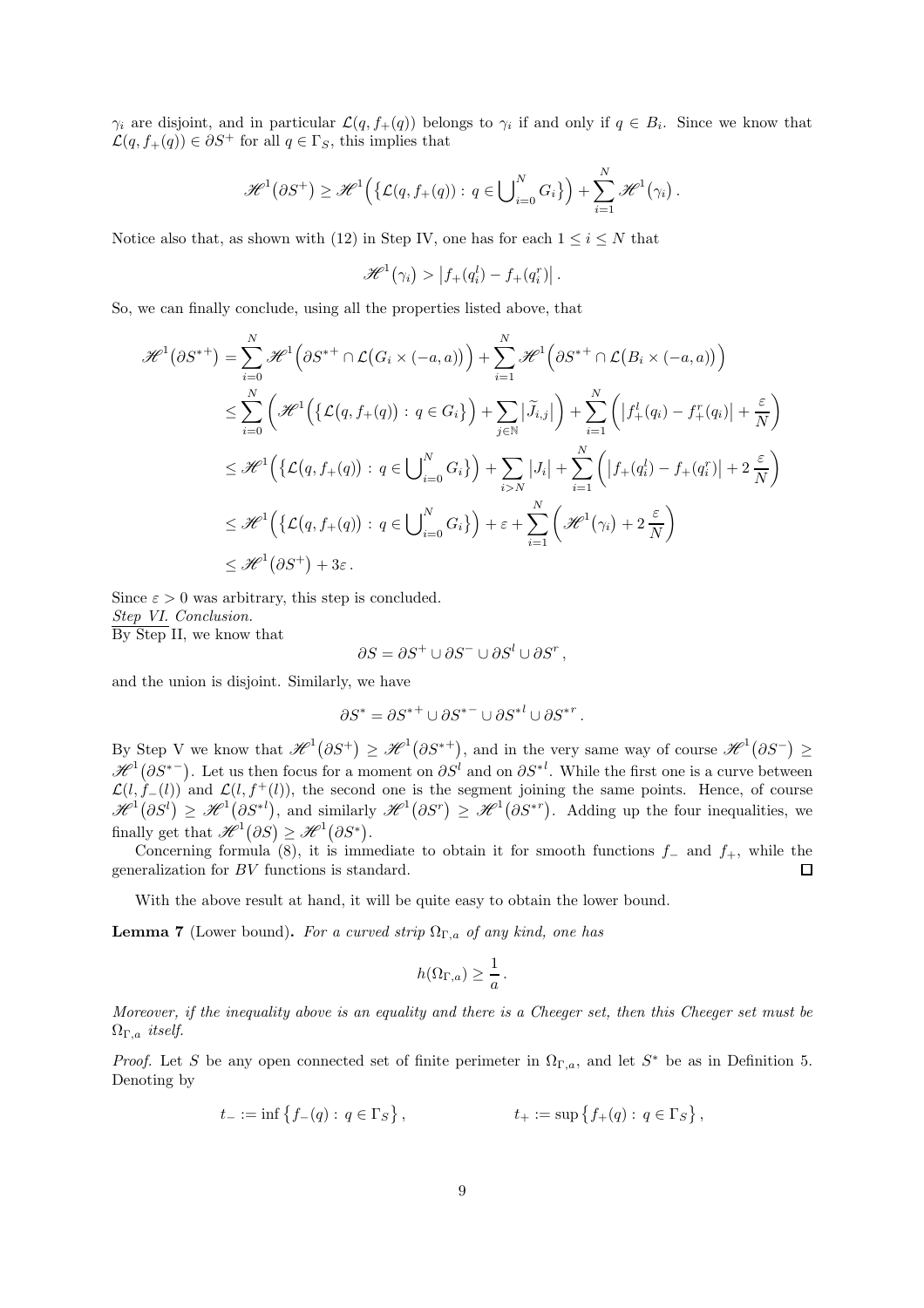we can easily estimate

$$
|S^*| = \int_{\Gamma} \int_{f-(q)}^{f+(q)} (1 - \kappa(q)t) dt dq = \int_{\Gamma} (f+(q) - f-(q)) \left(1 - \kappa(q) \frac{f+(q) + f-(q)}{2}\right) dq
$$
  
 
$$
\leq (t_+ - t_-) \int_{\Gamma} \left(1 - \kappa(q) \frac{f+(q) + f-(q)}{2}\right) dq.
$$
 (13)

On the other hand, by  $(8)$  it is easy to estimate the perimeter of  $S^*$  as

$$
P(S^*) = \int_{\Gamma_S} \sqrt{\left(1 - \kappa(q) f_+(q)\right)^2 + f'_+(q)^2} \, dq + \int_{\Gamma_S} \sqrt{\left(1 - \kappa(q) f_-(q)\right)^2 + f'_-(q)^2} \, dq
$$
  
+ 
$$
|D_s f_+|(\Gamma_S) + |D_s f_-|(\Gamma_S) + \left(f_+(q_0) - f_-(q_0)\right) + \left(f_+(q_1) - f_-(q_1)\right),
$$
  

$$
\geq 2 \int_{\Gamma_S} \left(1 - \kappa(q) \frac{f_+(q) + f_-(q)}{2}\right) dq,
$$

simply by neglecting both the absolutely continuous and the singular part of  $Df$ . Hence, thanks to Lemma 6 we can readily deduce that

$$
\frac{P(S)}{|S|} \ge \frac{P(S^*)}{|S^*|} \ge \frac{2}{t_+ - t_-} \ge \frac{1}{a},
$$

where the last inequality is due to the trivial bounds  $-a \leq t_- < t_+ \leq a$ . Finally, if  $h(\Omega_{\Gamma,a}) = 1/a$  and there is some Cheeger set  $\mathcal{C} = \mathcal{C}_{\Omega_{\Gamma,a}}$ , then all the preceding inequalities must be equalities for  $S = \mathcal{C}$ , from which it immediately follows that  $f_+$  and  $f_-\$  are constant, and that  $t_{\pm} = \pm a$ , thus  $\mathcal{C} = \Omega_{\Gamma,a}$ .  $\Box$ 

**Remark 8.** As a consequence of (3) for  $p = 2$ , from the above result we get the lower bound

$$
\lambda_2(\Omega_{\Gamma,a}) \ge \frac{1}{4a^2},
$$

which is in fact weaker that the bound

$$
\lambda_2(\Omega_{\Gamma,a}) \ge \frac{j_{0,1}^2}{4a^2}
$$

known from [7]. Here  $j_{0,1} \approx 2.4$  denotes the first positive zero of the Bessel function  $J_0$ . In fact, even a better bound, reflecting the local geometry of  $\Gamma$  and valid in arbitrary dimensions, is established in [7].

Remark 9. It is possible to establish the lower bound of Lemma 7 directly from Theorem 3, without using the "stripization" procedure S <sup>∗</sup> of Definition 5 and its properties stated in Lemma 6. Indeed, inspired by the formula of [3, Sec. 11, Ex. 4] for the annulus, let us introduce the function  $V_t : \Gamma \times (-a, a) \to \mathbb{R}$ by

$$
V_t(q,t) := \begin{cases} \frac{(1 - \kappa(q) a) (1 + \kappa(q) a) - (1 - \kappa(q) t)^2}{2 a \kappa(q) (1 - \kappa(q) t)} & \text{if } \kappa(q) \neq 0, \\ \frac{t}{a} & \text{if } \kappa(q) = 0. \end{cases}
$$

Note that the value for vanishing curvature corresponds to taking the limit  $\kappa(q) \to 0$  in the formula for positive curvatures. One easily checks that the vector field  $V(q,t) := (0, V_t(q,t))$ , where the components are considered with respect to the coordinates  $(q, t)$ , satisfies  $||V||_{L^{\infty}(\Gamma \times (-a,a))} = 1$  and

$$
(\operatorname{div} V)(q,t) = \frac{1}{1 - \kappa(q)t} \partial_t \left[ (1 - \kappa(q)t) V_t(q,t) \right] = \frac{1}{a}
$$

for every  $(q, t) \in \Gamma \times (-a, a)$ . Hence, the searched lower bound is a consequence of Theorem 3. However, Lemma 6 is needed to establish some finer properties of the Cheeger constant and Cheeger set.

### 3 The main results

This section is devoted to show our two main results, namely Theorem 10, which deal with the case of curved annuli or not finite curved strips, and Theorem 11, which deals with finite curved strips.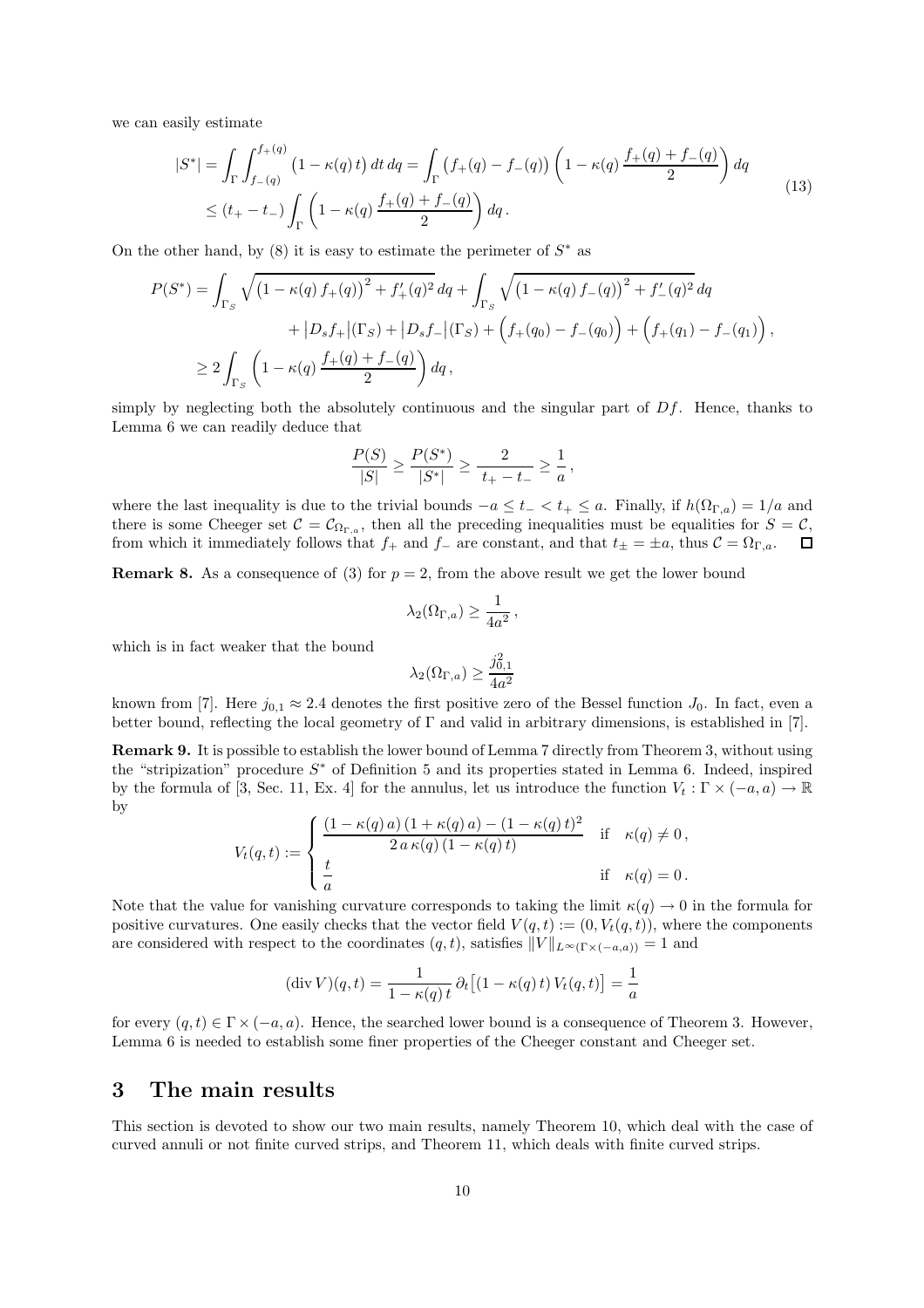#### 3.1 The case of a curved annulus and that of a not finite curved strip

Theorem 10. *Let* Γ *be compact, infinite or semi-infinite. Then*

$$
h(\Omega_{\Gamma,a}) = \frac{1}{a} \,. \tag{14}
$$

*In particular:*

- (i) *If* Γ *is compact (* i.e. ΩΓ,a *is a curved annulus), then the infimum of* (1) *is attained and the unique Cheeger set is*  $C_{\Omega_{\Gamma,a}} = \Omega_{\Gamma,a}$ .
- (ii) If  $\Gamma$  *is infinite or semi-infinite* (i.e.  $\Omega_{\Gamma,a}$  *is an infinite or semi-infinite curved strip), then the infimum of* (1) *is not attained, but the sequence*  $\Omega_{\Gamma_L,a}$  *of Lemma 4 is an optimizing sequence for*  $L \rightarrow \infty$ .

*Proof.* The equality 14 follows directly from the upper estimate of Lemma 4 and the lower estimate of Lemma 7.

From the characterization of Lemma 7, moreover, we know that the unique possible Cheeger set is the whole  $\Omega_{\Gamma,a}$ . Since this set has an infinite area and perimeter in the case of an infinite or semi-infinite curved strip, we get the non-existence result of a minimizer for the case (ii), while the fact that  $\Omega_{\Gamma_{L},a}$ is a minimizing sequence for  $L \to \infty$  follows by Lemma 4. On the other hand, in case (i) we know by compactness that some Cheeger set must exist, hence the existence and uniqueness of the whole  $\Omega_{\Gamma,a}$  as a Cheeger set again come by Lemma 7. a Cheeger set again come by Lemma 7.

#### 3.2 The case of a finite curved strip

**Theorem 11.** Let  $\Gamma$  *be non-complete and finite (hence,*  $\Omega_{\Gamma,a}$  *is a finite curved strip). Then there exists a positive dimensionless constant* c *such that*

$$
\frac{1}{a} + \frac{c}{|\Gamma|} \le h(\Omega_{\Gamma,a}) \le \frac{1}{a} + \frac{2}{|\Gamma|}.
$$
\n(15)

For instance, one may take  $c = 1/400$ . Moreover, the infimum in (1) is attained for some connected set  $\mathcal{C}_{\Omega_{\Gamma,a}} \subsetneq \Omega_{\Gamma,a}$ .

*Proof.* Concerning the existence of a Cheeger set  $C = C_{\Omega_{\Gamma,a}}$ , and in particular of a connected one, this follows by Theorem 1. From the same Theorem, we know also that  $\partial \mathcal{C} \cap \Omega_{\Gamma,a}$  is made by arcs of circle of radius  $h(\Omega_{\Gamma,a})^{-1}$ , and it cannot coincide with the whole set  $\Omega_{\Gamma,a}$  again by Theorem 1, since  $\mathcal C$  may not have corners. As a consequence, by the characterization of Lemma 7 we deduce that  $h(\Omega_{\Gamma,a}) > 1/a$ . To conclude, we have then only to give a proof of the bounds (15), which will be done in some steps. *Step I. The upper bound.*

Obtaining the upper bound is very easy: it is enough to remind that

$$
P\big(\Omega_{\Gamma,a}\big)=2|\Gamma|+4a\,,\qquad \qquad \left|\Omega_{\Gamma,a}\right|=2a\big|\Gamma\big|\,,
$$

as already checked for instance in (7), and then

$$
h(\Omega_{\Gamma,a}) \leq \frac{P\big(\Omega_{\Gamma,a}\big)}{|\Omega_{\Gamma,a}|} = \frac{2|\Gamma|+4a}{2a|\Gamma|} = \frac{1}{a} + \frac{2}{|\Gamma|}.
$$

*Step II. The lower bound: behaviour of the arcs of*  $\partial \mathcal{C} \cap \Omega_{\Gamma,a}$ *.* 

Thanks to Theorem 1, we know that  $\partial C$  can not have corners. Hence,  $\partial C \cap \Omega_{\Gamma,a}$  is not empty, and it is done by some arcs of circle, all of radius  $1/h(\Omega_{\Gamma,a})$ , hence strictly smaller than a as noticed above, such that all the four corners of  $\Omega_{\Gamma,a}$  are ruled out from C. Denoting by  $q_0$  and  $q_1$  the extreme points of Γ, let us call for simplicity "up", "down", "left" and "right" the four parts of  $\partial\Omega_{\Gamma,a}$  given by the points of the form  $\mathcal{L}(q, a), \mathcal{L}(q, -a), \mathcal{L}(q_0, t)$  and  $\mathcal{L}(q_1, t)$  for  $q \in \Gamma$  and  $t \in (-a, a)$  respectively. We aim to show the following claim:

All the arcs of circle of 
$$
\partial C \cap \Omega_{\Gamma,a}
$$
 connect two points of  $\Omega_{\Gamma,a}$ ,  
at least one of which is either in the left or in the right part. (16)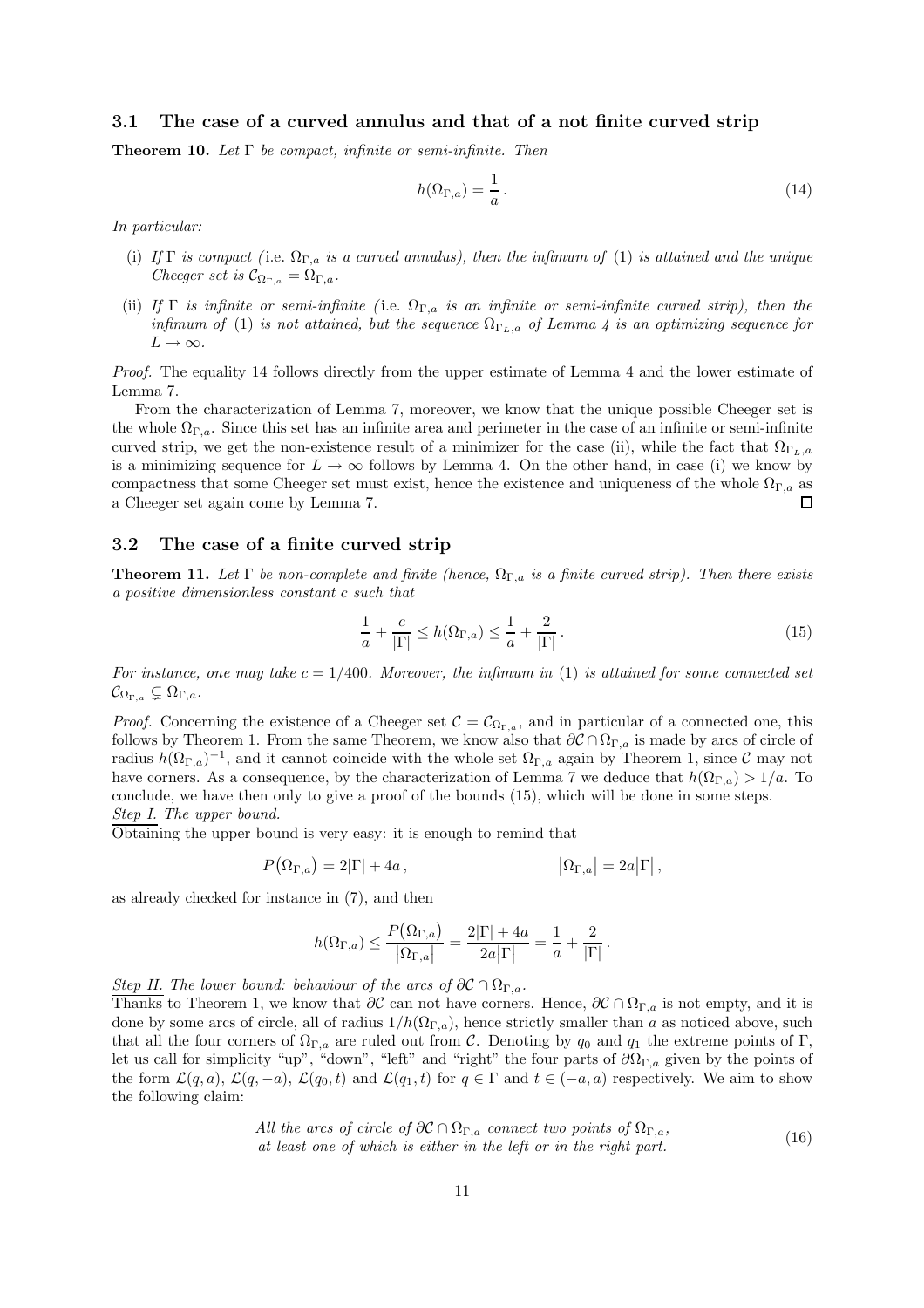To show this claim, we have to exclude the case of an arc of circle starting and ending in the upper part, and the case of an arc connecting the up and the down (the case of an arc starting and ending in the bottom part is exactly the same as the first one).

Suppose first that there is an arc of circle connecting the points  $P$  and  $Q$ , both in the upper part, thus  $P = \mathcal{L}(q', a)$  and  $Q = \mathcal{L}(q'', a)$ . By Theorem 1, we know that the circle is tangent to  $\partial \Omega_{\Gamma, a}$  at P and Q, hence its centre O is the intersection between the two lines which are normal to  $\partial\Omega_{\Gamma,a}$  at P and Q, which are  $t \mapsto \mathcal{L}(q', t)$  and  $t \mapsto \mathcal{L}(q'', t)$ . Since the radius r of these circles is at most a, the two lines must intersect in the point  $\mathcal{L}(q', a - r) \equiv \mathcal{L}(q'', a - r)$ , while this is impossible for any  $r \leq 2a$  because  $\mathcal{L}$ is one-to-one.

A very similar argument works assuming that an arc of circle connects the point  $P = \mathcal{L}(q', a)$  in the upper part with the point  $Q = \mathcal{L}(q'', -a)$  in the lower part. Indeed, again the circle would be tangent to  $\partial\Omega_{\Gamma,a}$  at both P and Q, so that its centre would be in the intersection of the segments  $t \mapsto \mathcal{L}(q',t)$  and  $t \mapsto \mathcal{L}(q'', t)$ . This is impossible if the circle has radius smaller than 2a for  $q' \neq q''$ , but it is impossible also for a radius strictly smaller than a in the case  $q' = q''$ . This completely shows (16).

Notice now that by definition the left and the right part of  $\partial\Omega_{\Gamma,a}$  are segments, so also the case of a circle starting and ending in the left is impossible, as well as an arc starting and ending in the right. As a conclusion, we now know that there can be either 2, or 3, or 4 arcs of circle in  $\partial \mathcal{C}$ . The simplest case is when there are four arcs, each of which making a "rounded corner". This happens for instance for a rectangle (*i.e.*, if  $\Gamma$  is a segment), and more in general if a is sufficiently small with respect to  $|\Gamma|$ . However, it is also possible that there are only three arcs, one of which connecting the left and the right part of the boundary. This happens for instance whenever the upper or the lower part of the boundary are very short due to a big (but still admissible) curvature of Γ. An example of this situation is a sector of an annulus with very small inner radius, which then is very similar to a triangle: in this case the boundary of  $\mathcal C$  does not touch the inner circle (some examples of this kind are shown in the next section). Concerning the last possibility, namely only two arcs of circle both connecting left and right, we have no example in mind and it is maybe impossible, but we do not need to exclude this case within this proof. Indeed, in Steps III and IV we will show the Theorem in the case of the four rounded corners, while in the last Step V we will show how it is always possible to reduce to this case.

*Step III. The lower bound: the case when* C *has four rounded corners, statement of the Claim (18).* To show the lower bound, we start from the case when  $C$  has four rounded corners. Let us recall that, as shown by (8) in Lemma 6, one has

$$
P(C) = \int_{\Gamma} \sqrt{\left(1 - \kappa(q) f_{+}(q)\right)^{2} + f'_{+}(q)^{2}} dq + \int_{\Gamma} \sqrt{\left(1 - \kappa(q) f_{-}(q)\right)^{2} + f'_{-}(q)^{2}} dq + |D_{s} f_{+}|(\Gamma) + |D_{s} f_{-}|(\Gamma) + \left(f_{+}(q_{0}) - f_{-}(q_{0})\right) + \left(f_{+}(q_{1}) - f_{-}(q_{1})\right),
$$
\n(17)

where  $f'_{\pm} dq$  is the absolute continuous part of  $Df_{\pm}$  and  $D_s f_{\pm}$  its singular part (notice that, in the language of Definition 5, we have  $\Gamma_{\mathcal{C}} = \Gamma$  thanks to Step II). Hence, in particular

$$
P(\mathcal{C}) \ge \int_{\Gamma} \left(2 - \kappa(q) \Big(f_+(q) + f_-(q)\Big)\right) dq.
$$

We claim that, at least in the case when  $\mathcal C$  has the four corners,

$$
P(\mathcal{C}) \ge \int_{\Gamma} \left( 2 - \kappa(q) \left( f_+(q) + f_-(q) \right) \right) dq + \frac{1}{50} a. \tag{18}
$$

We will prove this estimate in next step, now we show how this implies the thesis. In fact, we can easily estimate, as in (13), the area of  $\mathcal C$  as

$$
\begin{aligned} \left| \mathcal{C} \right| &= \int_{\Gamma} \int_{f-(q)}^{f+(q)} \left( 1 - \kappa(q) \, t \right) dt \, dq = \int_{\Gamma} \left( f_+(q) - f_-(q) \right) \left( 1 - \kappa(q) \, \frac{f_+(q) + f_-(q)}{2} \right) dq \\ &\leq a \int_{\Gamma} \left( 2 - \kappa(q) \left( f_+(q) + f_-(q) \right) \right) dq \, . \end{aligned}
$$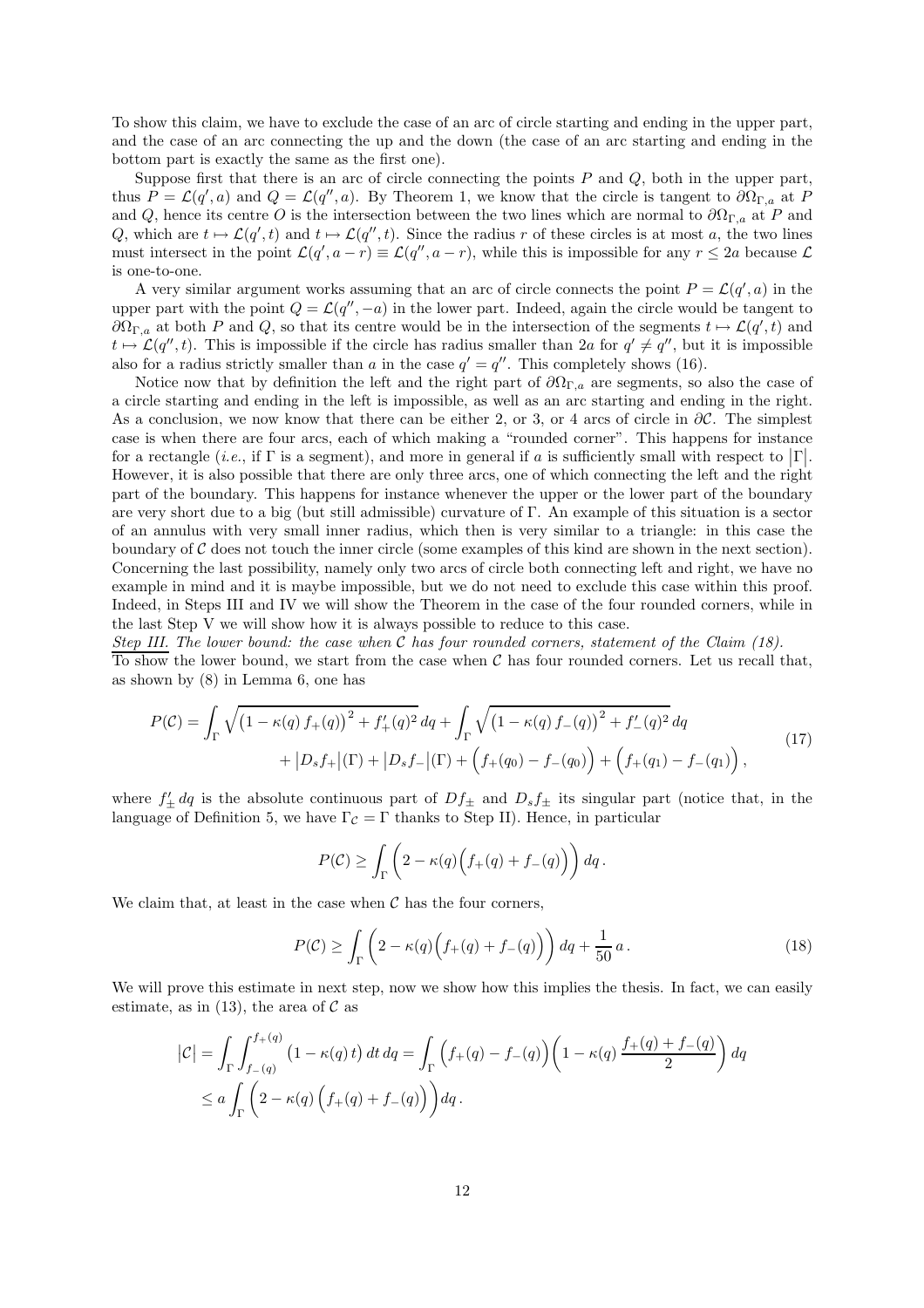Hence, using (18) we get (15) because, recalling that  $a||\kappa||_{L^{\infty}(\Gamma)} \leq 1$  (as pointed out in Section 1.1)

$$
h(\Omega_{\Gamma,a}) = \frac{P(\mathcal{C})}{|\mathcal{C}|} \ge \frac{\int_{\Gamma} \left(2 - \kappa(q) \left(f_+(q) + f_-(q)\right)\right) dq + \frac{1}{50} a}{a \int_{\Gamma} \left(2 - \kappa(q) \left(f_+(q) + f_-(q)\right)\right) dq}
$$
  
=  $\frac{1}{a} + \frac{1}{50 \int_{\Gamma} \left(2 - \kappa(q) \left(f_+(q) + f_-(q)\right)\right) dq} \ge \frac{1}{a} + \frac{1}{50|\Gamma|(2 + 2a||\kappa||_{L^{\infty}(\Gamma)})} \ge \frac{1}{a} + \frac{1}{200|\Gamma|}.$  (19)

*Step IV. The lower bound: the case when* C *has four rounded corners, proof of Claim (18).* Here we show that, assuming that  $\partial \mathcal{C} \cap \Omega_{\Gamma,a}$  consists of four arcs of circle, the claim (18) holds. This will be done by considering a single arc. To choose it, we start noticing that (17) already trivially implies (18) if  $f_{+}(q_1) - f_{-}(q_1) \geq a/50$ . As a consequence, we can assume that

$$
f_{+}(q_{1}) \le \frac{1}{100} a \tag{20}
$$

and we concentrate on the arc of circle corresponding to the "upper right corner". Of course, if (20) were not true, then one could assume  $f-(q_1) \geq -a/100$  and then make the completely symmetric considerations on the "lower right corner". As shown in Figure 4, we call  $\gamma$  the arc of circle that we are considering, and we can also look  $\gamma$  in the reference rectangle, where of course it is no more part of a circle. We will call  $\eta$  as in the Figure.



Figure 4: The situation (both in  $\Omega$  and in the reference configuration) of Step IV.

Calling  $\Gamma_{\gamma}$  the part of  $\Gamma$  related to the curve  $\gamma$ , hence the subset of  $\Gamma$  such that

$$
\gamma = \left\{ \big( q, f_+(q) \big) : \, q \in \Gamma_{\gamma} \right\},
$$

we can subdivide  $\Gamma_{\gamma}$  in two parts, namely

$$
\Gamma_1:=\left\{q\in\Gamma_\gamma:\ \left|f'_+(q)\right|<\frac{1}{5}\right\},\qquad \qquad \Gamma_2:=\left\{q\in\Gamma_\gamma:\ \left|f'_+(q)\right|\geq\frac{1}{5}\right\}.
$$

Notice that the above subdivision makes sense because  $f_{+}$  has no singular part inside  $\Gamma_{\gamma}$  (since the image of its graph under  $\mathcal L$  is an arc of circle). By definition,

$$
\int_{\Gamma_1} |f'_+(q)| \, dq \le \frac{|\Gamma_1|}{5} \le \frac{\eta}{5} \le \frac{2}{5} \, a \,. \tag{21}
$$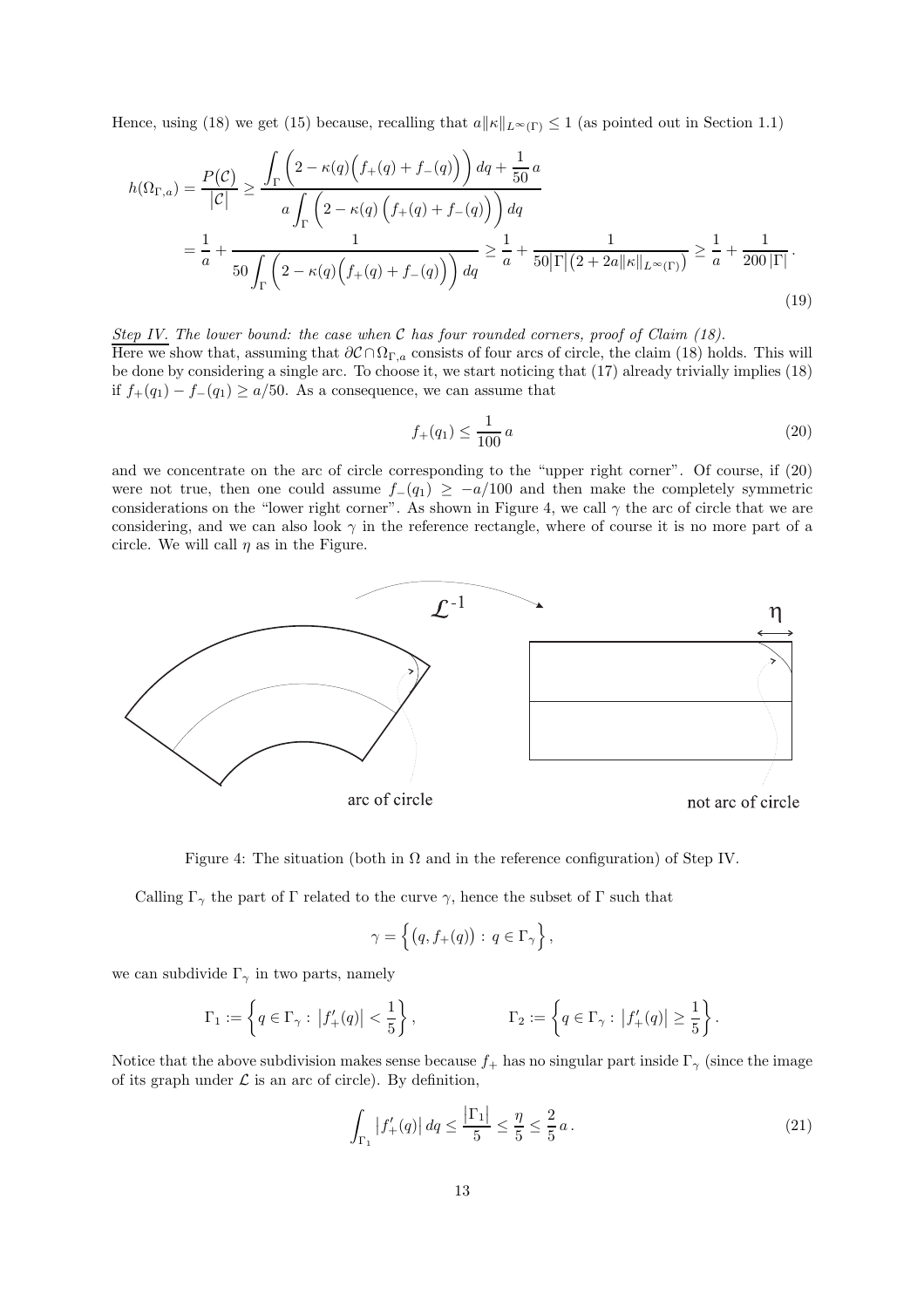In the last inequality we used that  $\eta \leq 2a$ , which in turn is true because  $\gamma$  is an arc of circle or radius smaller than a (keep in mind that by Lemma 7 we already know that  $h(\Omega_{\Gamma,a}) \geq 1/a$ ) and the lengths in the reference rectangle are at most the double of the true lengths (recall also that the arcs of circle touch  $\partial \Omega_{\Gamma,a}$  tangentially, as we know by Theorem 1). But then, thanks to (20), one has

$$
\int_{\Gamma_\gamma} \left|f'_+(q)\right| dq \geq \frac{99}{100}\,a\,,
$$

so that by (21) we get

$$
\int_{\Gamma_2} |f'_+(q)| \, dq \ge \left(\frac{99}{100} - \frac{2}{5}\right) a = \frac{59}{100} \, a \,. \tag{22}
$$

Recalling again that  $0 < 1 - \kappa(q) f_+(q) < 2$ , a trivial calculation ensures that for any  $q \in \Gamma_2$  it is

$$
\sqrt{\left(1 - \kappa(q) \, f_+(q)\right)^2 + f'_+(q)^2} \ge \left(1 - \kappa(q) \, f_+(q)\right) + \frac{1}{25} \left|f'_+(q)\right|.
$$
\n(23)

Hence, thanks to (22) and (23) we can estimate the length of  $\gamma$  as

$$
\begin{aligned} \left|\gamma\right| &= \int_{\Gamma_{\gamma}} \sqrt{\left(1 - \kappa(q) \, f_{+}(q)\right)^{2} + f'_{+}(q)^{2}} \, dq \ge \int_{\Gamma_{\gamma}} \left(1 - \kappa(q) \, f_{+}(q)\right) dq + \frac{1}{25} \int_{\Gamma_{2}} \left|f'_{+}(q)\right| dq \\ &\ge \int_{\Gamma_{\gamma}} \left(1 - \kappa(q) \, f_{+}(q)\right) dq + \frac{59}{25 \cdot 100} \, a \,. \end{aligned}
$$

Recalling now formula (17) for the perimeter of  $\mathcal{C}$ , we finally conclude

$$
P(C) \ge \int_{\Gamma} \left( 2 - \kappa(q) \left( f_+(q) + f_-(q) \right) \right) dq + \frac{59}{25 \cdot 100} a,
$$

thus finally getting (18).

*Step V. The lower bound: general case.*

In this last step we conclude the proof of the Theorem. Thanks to the above steps, we already know that the result holds in the case of four rounded corners, hence we can now assume that  $\partial C$  has only two or three arcs. In this case, there exist two maximal numbers  $a^{\pm} \le a$  such that  $\mathcal{C} \subseteq \mathcal{L}(\Gamma \times (-a^-, a^+))$ . Let us now introduce a new strip  $\Omega_{\widetilde{\Gamma},\widetilde{a}}$  by

$$
\bar{t}:=\frac{a^+-a^-}{2}\,,\qquad\qquad \widetilde{\Gamma}:=\mathcal{L}\Big(\Gamma\times\{\bar{t}\}\Big)\,,\qquad\qquad \tilde{a}:=\frac{a^++a^-}{2}\,.
$$

Notice that there is a bijective map  $\varphi : \Gamma \to \tilde{\Gamma}$  given by  $\varphi(q) = \mathcal{L}(q, \bar{t})$ , and that since  $\tilde{\Gamma}$  is by construction parallel to Γ, then the normal vector  $N(q)$  to Γ at q coincides with the normal vector  $\widetilde{N}(\varphi(q))$  to Γ at  $\varphi(q)$ . Thus, being  $\Omega_{\widetilde{\Gamma},\tilde{a}}$  a subset of  $\Omega_{\Gamma,a}$ , the injectivity condition (5) trivially holds also for  $\Gamma$  and  $\tilde{a}$ , and we can conclude that the strip  $\Omega_{\widetilde{\Gamma},\tilde{a}}$  is admissible for our purposes.

By construction, we have  $\mathcal{C} \subseteq \Omega_{\widetilde{\Gamma},\tilde{a}}$ , hence  $\mathcal{C}$  is also the Cheeger set of  $\Omega_{\widetilde{\Gamma},\tilde{a}}$ . Moreover, by maximality of  $a^{\pm}$  we know that C touches all the four parts of the boundary of  $\Omega_{\tilde{\Gamma},\tilde{a}}$ , so the preceding steps, and in particular (19), allow to deduce that

$$
h(\Omega_{\Gamma,a}) = \frac{P(\mathcal{C})}{|\mathcal{C}|} = h(\Omega_{\widetilde{\Gamma},\widetilde{a}}) \geq \frac{1}{\widetilde{a}} + \frac{1}{200|\widetilde{\Gamma}|}.
$$

Finally, by definition  $\tilde{a} \leq a$ , while

$$
\left|\widetilde{\Gamma}\right| = \int_{\Gamma} \left(1 - \bar{t}\kappa(q)\right) dq \leq 2\left|\Gamma\right|.
$$

Thus, we get (15) with the constant  $c = 1/400$ .

 $\Box$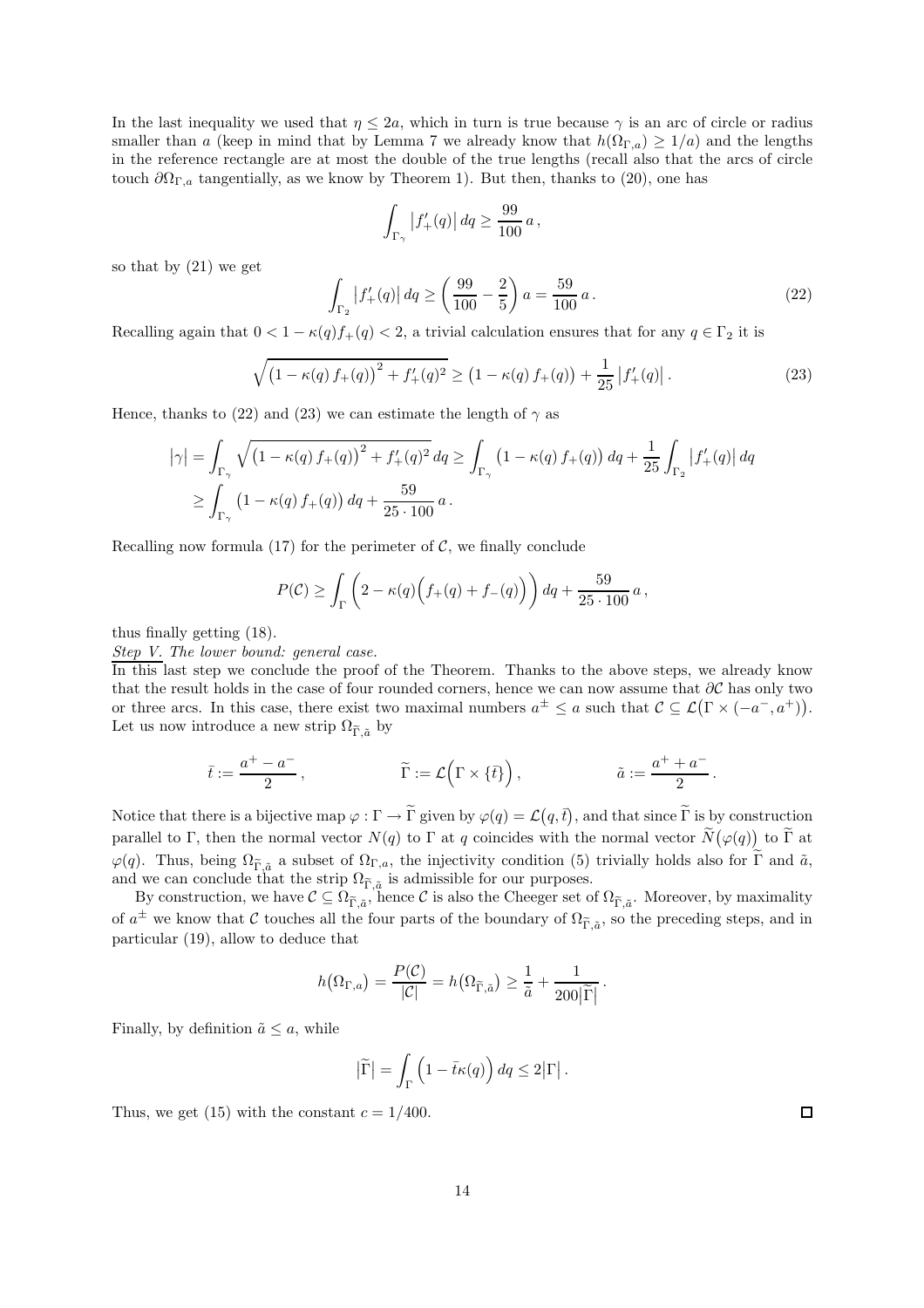# 4 Solvable models

In this section we discuss our results on the basis of several examples of curved strips about circles and circular arcs. They are referred to as *solvable models* since the determination of the Cheeger constant and the Cheeger set is reduced to solving an explicit algebraic equation. Where the exact solution is not available, we have solved the problem with help of standard numerical tools.

### 4.1 Annuli

Probably the simplest example is given by annuli, *i.e.* strips built about (full) circles, see Figure 5. Then the Cheeger set is the strip itself and the Cheeger constant equals the half of the distance between the boundary curves. It follows from out Theorem 10 that exactly the same situation holds for general curved annuli. Let us remark that also discs can be thought as examples of curved strips. Indeed, a disc with its central point removed has the same Cheeger set (up to the point) and Cheeger constant as the disc, and the former set can be considered as the limit case of the annulus built about the circle of radius  $a + \varepsilon$  when  $\varepsilon \to 0+$ .



Figure 5: The annulus and the disc considered as its limit case

#### 4.2 Rectangles

The rectangle  $\mathcal{R}_{a,b} := (-b,b) \times (-a,a)$ , with  $a,b > 0$ , can be considered as a strip built about the segment  $\Gamma := (-b, b) \times \{0\}$ . Using Theorem 2, it is easy to find its Cheeger constant explicitly:

$$
h(\mathcal{R}_{a,b}) = \frac{a+b+\sqrt{(a-b)^2+\pi ab}}{2ab}.
$$

Notice the scaling  $h(\mathcal{R}_{a,b}) = h(\mathcal{R}_{1,b/a})$ . The procedure also determines the Cheeger set of  $\mathcal{R}_{a,b}$  as the rectangle with its corners rounded off by circular arcs of radius  $h(\mathcal{R})^{-1}$ , see Figure 6.



Figure 6: The rectangle and its Cheeger set (light gray) for  $b/a = 3$ 

The Cheeger constant can be written as

$$
h(\mathcal{R}_{a,b}) = \frac{1}{a} + \frac{k(a,b)}{|\Gamma|},
$$
 where  $k(a,b) := \frac{a-b+\sqrt{(a-b)^2 + \pi ab}}{a}$ 

and  $|\Gamma| = 2b$ . Notice the scaling  $k(a, b) = k(1, b/a)$ . It is straightforward to check that  $b/a \mapsto k(a, b)$  is a decreasing function with the limits  $k(a, b) \to 2$  as  $b/a \to 0$  and  $k(a, b) \to \pi/2$  as  $b/a \to \infty$ . Hence the upper bound of Theorem 11 becomes sharp in the limit of very narrow rectangles. The dependence of the Cheeger constant  $h$  and of the quantity  $k$  on rectangle parameters is shown in Figure 7.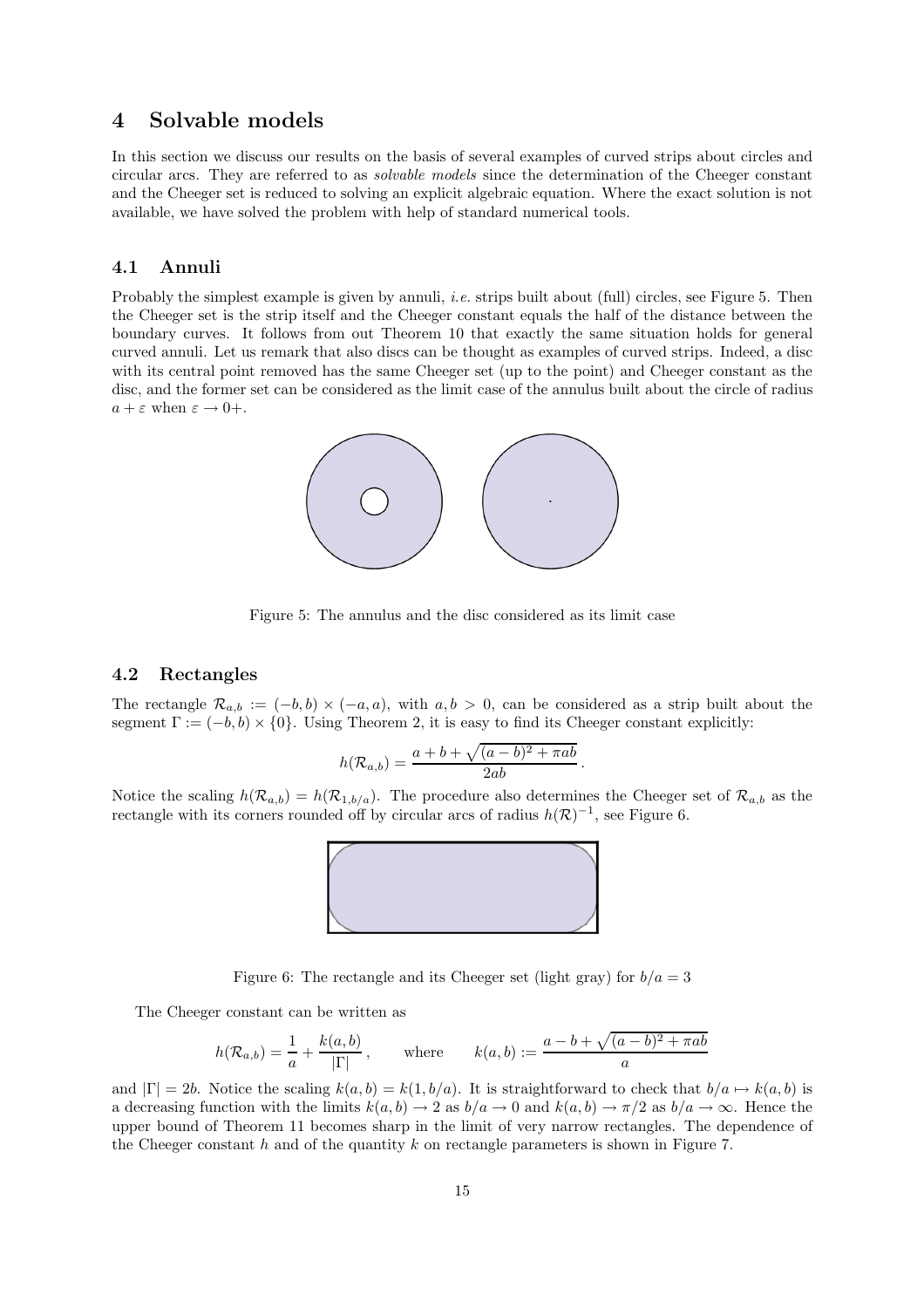

Figure 7: The Cheeger constant h and the quantity k for rectangles with  $a = 1$ 

#### 4.3 Sectors

Let  $\Gamma_a$  be the circle of curvature  $\kappa = a^{-1}$  and consider its part  $\Gamma_a^{\alpha}$  of length  $|\Gamma_a^{\alpha}| = \alpha a$ , with any  $\alpha \in (0, 2\pi)$ , see Figure 8. The corresponding strip  $\Omega_a^{\alpha} := \Omega_{\Gamma_a^{\alpha},a}$  does not satisfy the assumption (5). However, since  $\mathcal L$  is in fact injective in  $\Gamma_a \times (-a, a)$ , it can be considered as a limit case of admissible strips along corresponding parts of the circle of radius  $a + \varepsilon$  when  $\varepsilon \to 0+$ .



Figure 8: The sector of a a disc considered as a strip built about the  $(\frac{\alpha}{2\pi})^{\text{th}}$ -part of a circle

The Cheeger constant and the Cheeger set of  $\Omega_a^{\alpha}$  can be found as follows. Firstly, we construct a family of domains  $S_r$ , with  $r \in (0, a)$ , defined by rounding off the corners in  $\Omega_a^{\alpha}$  of angle smaller than  $\pi$ by circular arcs of radius r. This can be done by a straightforward usage of elementary geometric rules. Secondly, we minimize the quotient  $P(S_r)/|S_r|$  with respect to r, which is done with help of a numerical optimization. The minimum of the quotient corresponds to the Cheeger constant and the minimizer is the Cheeger set. The procedure is equivalent to using Theorem 2, which seems to remain valid also for  $\alpha > \pi$ , corresponding to non-convex sectors.

In view of the obvious scaling  $h(\Omega_a^{\alpha}) = h(\Omega_1^{\alpha})/a$ , one can restrict to  $a = 1$ , without loss of generality. The dependence of the Cheeger constant on  $\alpha$  is shown in Figure 9. Table 1 contains numerical values for some specific angles.

Writing the Cheeger constant as

$$
h(\Omega_a^{\alpha}) = \frac{1}{a} + \frac{k(\alpha)}{|\Gamma_a^{\alpha}|},
$$

we also study the dependence of the constant  $k(\alpha)$  on  $\alpha$ , see Figure 9 and Table 1. The third value of  $\alpha$  in Table 1 corresponds to the maximal point of the curve  $\alpha \mapsto k(\alpha)$  from Figure 9. In any case, we see that the upper bound of Theorem 11 is quite good for all the sectors. Finally, Figure 10 shows a numerical approximation of the Cheeger sets for some annuli.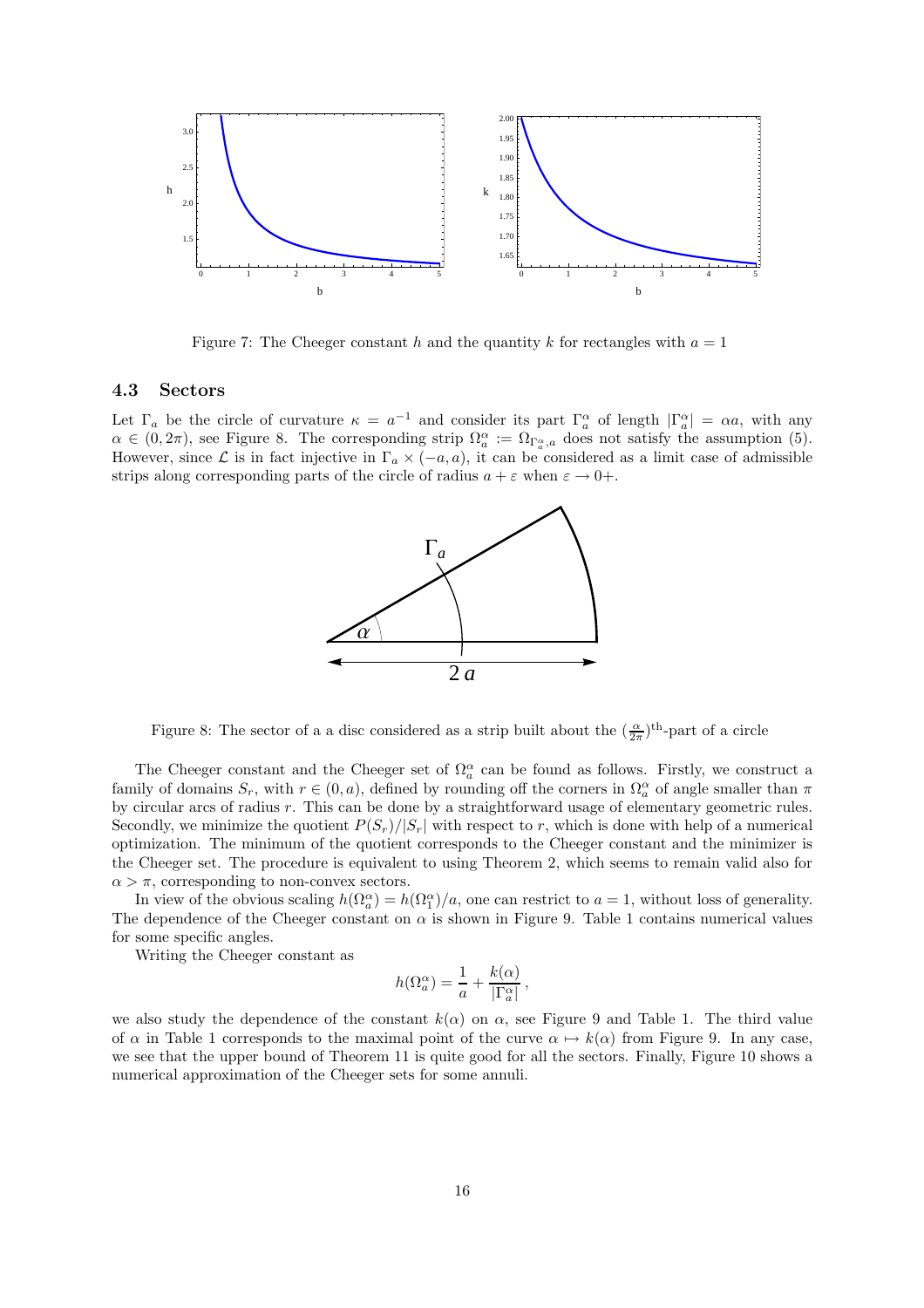

Figure 9: The Cheeger constant  $h$  and the constant  $k$  for sectors with  $a = 1$ 

|                                   | $\pi$ /                        | $\pi/2$ | $0.656749 \pi$ | $3\pi/4$ |         | $3\pi/$ | $2\pi$  |
|-----------------------------------|--------------------------------|---------|----------------|----------|---------|---------|---------|
|                                   | $h(\Omega_1^{\alpha})$ 5.92687 | 2.16358 | 1.89111        | 1.77915  | 1.57714 | 1.37582 | 1.27722 |
| $k(\overline{\Omega_1^{\alpha}})$ | 1.54782                        | 1.82774 | 1.83856        | 1.83583  | 1.81315 | 1.77101 | 1.74184 |

| Table 1: The Cheeger constant h and the constant k for sectors with $a = 1$ |  |  |  |  |  |  |  |  |  |  |  |  |
|-----------------------------------------------------------------------------|--|--|--|--|--|--|--|--|--|--|--|--|
|-----------------------------------------------------------------------------|--|--|--|--|--|--|--|--|--|--|--|--|



Figure 10: The sectors and their Cheeger sets (light gray)